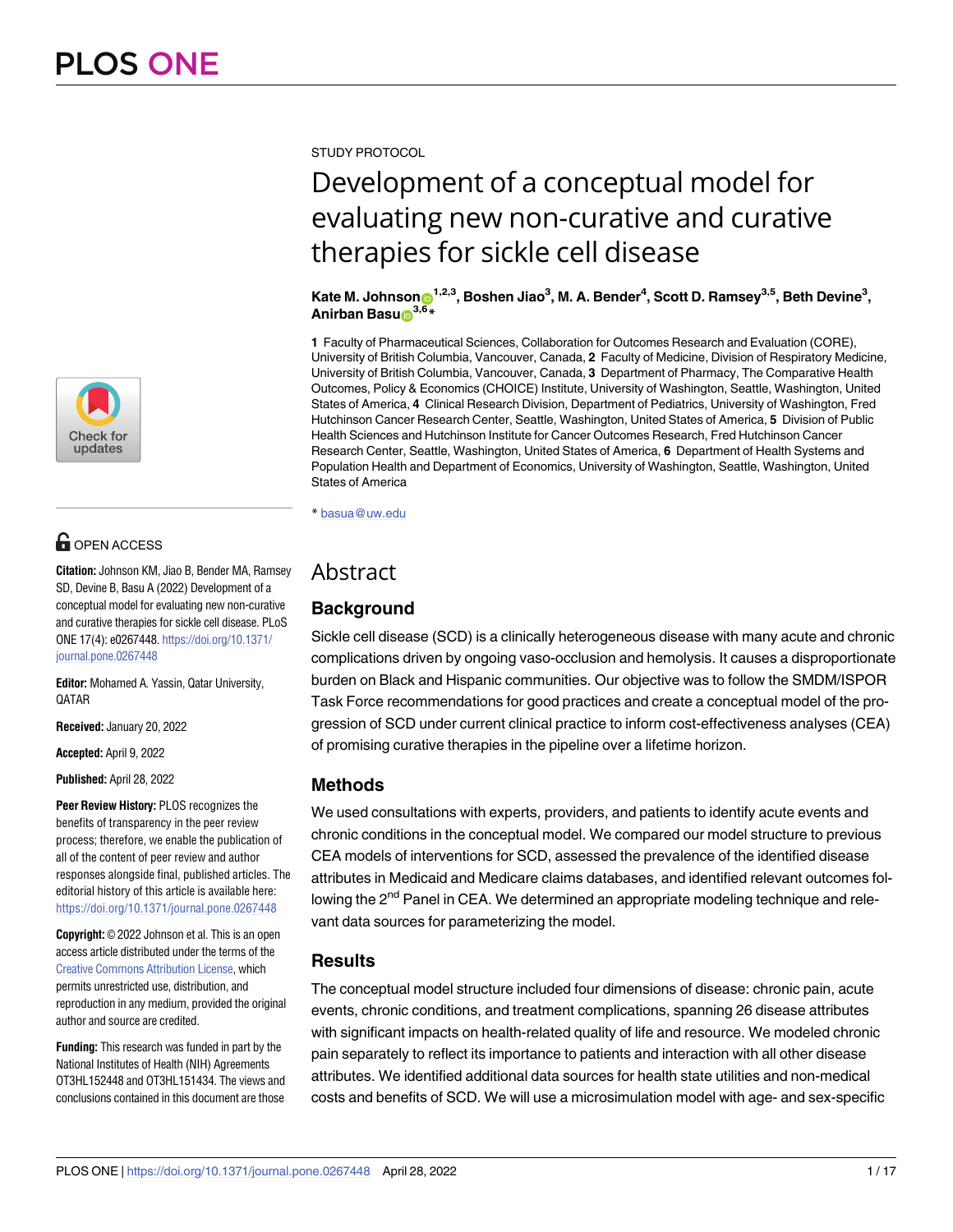<span id="page-1-0"></span>of the authors and should not be interpreted as representing the official policies, either expressed or implied, of the NIH. The funders had no role in study design, data collection and analysis, decision to publish, or preparation of the manuscript.

**Competing interests:** The authors have no competing interests.

transitions between health states predicted by patient demographic characteristics and disease history.

#### **Conclusion**

Developing the model structure through an explicit process of model conceptualization can increase the transparency and accuracy of results. We will populate the conceptual model with the data sources described and evaluate the cost-effectiveness of curative therapies.

#### **1. Introduction**

Sickle cell disease (SCD) is a group of inherited blood disorders that affects over 20 million people globally and approximately 100,000 people in the U.S [\[1](#page-13-0)]. It is characterized by the deformation of red blood cells into a crescent shape and is associated with recurrent vasoocclusion and hemolysis that contribute to acute episodes of pain, tissue ischemia, inflammation, and progressive organ damage [\[2](#page-13-0)]. The consequences of SCD are multi-system, with a wide range of acute and chronic complications that afflict patients throughout their lifetimes and reduce life expectancy, quality of life, and the productivity of both patients and their caregivers  $[3-6]$ .

A few non-curative therapeutics like L-glutamine, Crizanlizumab, and Voxelotor have been introduced recently. There is also hope for curative therapies on the horizon. Curative therapies are time-limited interventions that offer durable clinical benefits by correcting or attenuating the underlying condition [[7](#page-13-0)]. The only proven curative treatment currently available for SCD is hematopoietic stem cell transplant (HSCT), which results in disease-free survival in *>*90% of younger patients with a human leucocyte antigen-identical sibling donors [\[8](#page-13-0)]. However, suitable donors are rare, and complications such as graft failure and graft-vs-host disease are common [\[9](#page-13-0)].

Genetic therapies that alter cellular DNA, increase non-sickling hemoglobin, or modify the expression of genes have the potential to provide the same benefits as HSCT without some of the complications associated with an allogenic source of stem cells [[9\]](#page-13-0). A genetic treatment for beta-thalassemia, a related blood disorder, was recently approved in Europe [\[10\]](#page-13-0). With numerous other therapies currently undergoing clinical testing, the arrival of a gene-based therapy for SCD in the U.S. market is imminent [\[7,11\]](#page-13-0). The potential for a curative therapy that is accessible to the broader SCD population offers crucial hope for patients, but numerous barriers to uptake remain. There are concerns of an increased risk of malignancies, the durability of clinical benefits, and affordability with traditional funding mechanisms [\[12–](#page-13-0)[15\]](#page-14-0).

Decision-analytic modeling provides a framework for assessing the value of curative therapies and exploring uncertainties in long-term health outcomes. However, assessing the costeffectiveness of emerging therapies, curative and non-curative, for SCD presents unique challenges. Evidence of clinical effectiveness will likely be based on trials with few patients, short timeframes, and surrogate endpoints. Most studies do not consider evidence on the effects of treatment outside the healthcare sector and on non-patient populations such as caregivers, even though these are significant issues for SCD patients and families [\[16,17](#page-14-0)]. Previous costeffectiveness models of SCD have assessed interventions over short time horizons that did not capture the full trajectory of disease burden and treatment complications over a patient's lifetime [[18–20\]](#page-14-0). Decisions regarding the exclusion of potentially relevant disease complications were not justified through an explicit process of model conceptualization.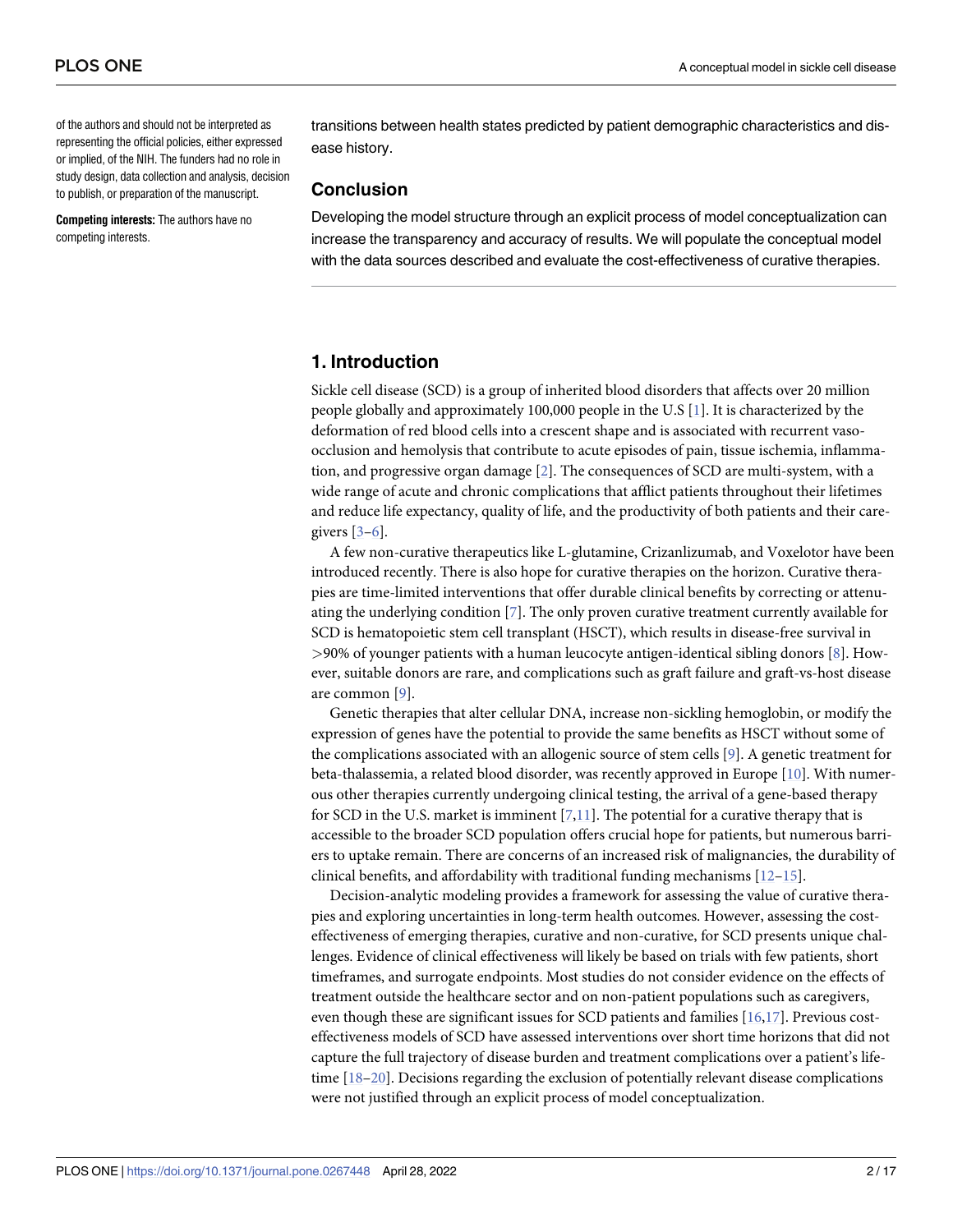<span id="page-2-0"></span>To ensure the structure of the cost-effectiveness model is an appropriate representation of the problem of interest, a systematic and transparent process of model conceptualization should be undertaken. The conceptual model outlines the disease states and events that should be included and how these components interact with each other [[21](#page-14-0)]. Model conceptualization is typically conducted as a series of consensus-building exercises in which disease experts consider alternative representations of the model system  $[22-24]$ . Despite strong evidence that different formulations of the model structure can lead to vastly different results, model conceptualization is infrequently reported and often driven by data availability rather than a contextual understanding of the disease [\[25–27](#page-14-0)]. This is a critical barrier to the credibility of model results. Similar to publishing a study protocol, decisions regarding the exclusion of certain disease attributes, the type of evidence chosen to inform the model, and the modeling technique should be determined through an explicit process and justified in the context of the decision problem [[21](#page-14-0),[28](#page-14-0)].

Following best practice guidelines on model conceptualization and conceptual models developed in other disease areas [[23,24,28,29](#page-14-0)], the objective of this paper is to outline the decision problem and describe the development of a conceptual model for the progression of SCD under current treatment practices, including the occurrence of pain episodes, acute events, chronic conditions, and treatment complications. This Model for Economic Analysis of Sickle Cell Cure (MEASURE) is being developed as part of the National Heart Lung and Blood Institute Cure Sickle Cell Initiative ([https://curesickle.org\)](https://curesickle.org/) and will be used to evaluate curative and non-curative therapies for SCD.

#### **2. Methods**

We followed the Society for Medical Decision Making (SMDM)/ International Society for Pharmacoeconomics and Outcomes Research (ISPOR) Modelling Task Force recommendations for model conceptualization [[28](#page-14-0)]. This process has two distinct components. First, we defined the decision problem and objectives of the model. Second, we used expert consultation, a systematic literature review of previous cost-effectiveness models of SCD, the Second Panel recommendations for cost-effectiveness analysis, and empirical analyses to determine which disease attributes and outcomes to include in the model structure [\[30\]](#page-14-0). The resulting conceptual model directed our choice of modeling technique and data sources for parameterizing the model.

#### **2.1 Conceptualizing the problem**

The Cure Sickle Cell Initiative is a national consortium aiming to accelerate gene-based curative therapies for SCD. Within this Initiative, the Clinical and Economic Impact Analysis (CEIA) team was tasked with developing simulation models to demonstrate the potential national impact of specific curative therapies for SCD and the distribution of that impact on patients and their families, payers, and employers. Our team is comprised of health economists, health services researchers and evidence synthesis specialists, clinicians, and economic modelers. An expert panel consisting of pediatric and adult-focused clinicians who care for patients with SCD, healthcare payers, patients, patient advocates, and ethicists support our activities through quarterly meetings.

The objectives and scope of the decision model are summarized in **[Table](#page-3-0) 1**. We aim to provide a flexible framework for addressing questions on the value of curative therapies to various stakeholders. These include: (1) the cost-effectiveness of new non-curative therapeutics, genetic therapies, and HSCT versus standard therapies, (2) the comparative effectiveness of specific gene therapies in the developmental pipeline, and (3) the distribution of value based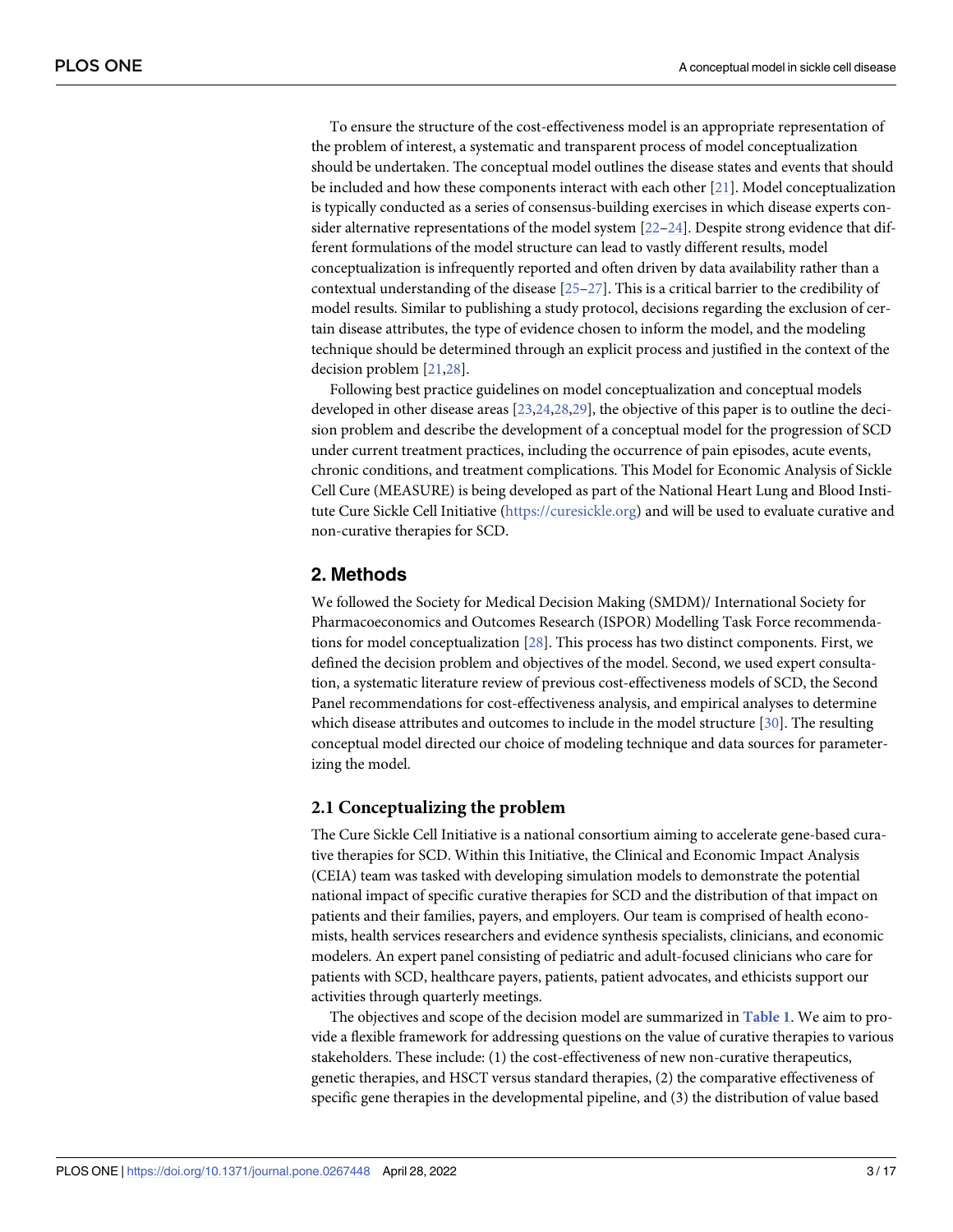| Decision problem           | Evaluate genetic therapies and HSCT for SCD                                                                                    |
|----------------------------|--------------------------------------------------------------------------------------------------------------------------------|
| <b>Funding source</b>      | National Heart Lung and Blood Institute Cure Sickle Cell Initiative                                                            |
| <b>Disease</b>             | Sickle cell disease                                                                                                            |
| Perspective                | Societal                                                                                                                       |
| <b>Target population</b>   | Individuals with SCD in the U.S.                                                                                               |
| <b>Health outcomes</b>     | Rates of comorbidities and treatment complications, life years and quality-adjusted life years<br>gained                       |
| Strategies/<br>comparators | Curative therapies compared to Common care (treatment with hydroxyurea and<br>transfusion)                                     |
| Resources/costs            | Healthcare utilization, related and unrelated medical costs, time-use costs, productivity loss,<br>unpaid caregiver-time costs |
| <b>Time horizon</b>        | Lifetime                                                                                                                       |

<span id="page-3-0"></span>

|  | Table 1. Summary of model objectives. |  |  |
|--|---------------------------------------|--|--|
|--|---------------------------------------|--|--|

HSCT: Hematopoietic stem cell transplant; SCD: Sickle cell disease.

<https://doi.org/10.1371/journal.pone.0267448.t001>

on patient ages and disease severities at the time of intervention. A societal perspective is most appropriate for representing these multiple aspects of value, which is also recommended by best practice guidelines [\[30\]](#page-14-0). However, because of the treatment cost implications for insurers, we also will present our results from the public and private health care sector perspectives.

Our target population is individuals with SCD in the U.S. who are eligible for these novel therapies, as well as a control group to serve as a comparator population. We will evaluate the effects of curative therapies over a lifetime horizon to account for the potential for highly durable clinical benefits. (A claims-based definition of the target population is included in Section 2.5). We will consider clinical and economic outcomes, including comorbidities and treatment complications, life years, and quality-adjusted life years (QALYs) gained under comparator strategies. The associated resources are healthcare utilization, total and out-of-pocket medical costs, future medical costs unrelated to SCD, and non-medical costs such as time use costs, paid and unpaid productivity loss for patients and caregivers. An impact inventory is provided in the S1 [Appendix](#page-12-0), Table A2 in S1 [Appendix](#page-12-0) [\[30\]](#page-14-0).

#### **2.2. Conceptualizing the model**

To develop a conceptual model, disease attributes that are within the scope of the decision problem and strongly associated with the outcomes of interest should be identified. We consulted with disease experts, providers, and patients to establish a candidate set of acute events and chronic disorders that have a high impact on our outcomes of interest and the potential to be modified by curative therapies. We compared our conceptual model to previous cost-effectiveness models of SCD using a systematic review of the literature and analyzed the prevalence of disease attributes in Medicaid and Medicare claims databases [[31](#page-15-0)].

#### **2.3 Expert consultation**

As advocated by modeling guidelines, we used focus groups and discussion meetings to solicit the opinions of clinical experts and patient representatives in model conceptualization [\[28](#page-14-0)[,32,33](#page-15-0)]. We convened several groups for deliberations. The first group was internal to the CEIA team and consisted of a clinician who cares for patients with SCD (M.B.), an internist (S. R.), two health economists (A.B. and J.R.), and one health services researcher (B.D.). The team met regularly over a three-month period in late 2019 to identify a candidate list of disease attributes in each of the following categories: acute events, chronic disorders, and complications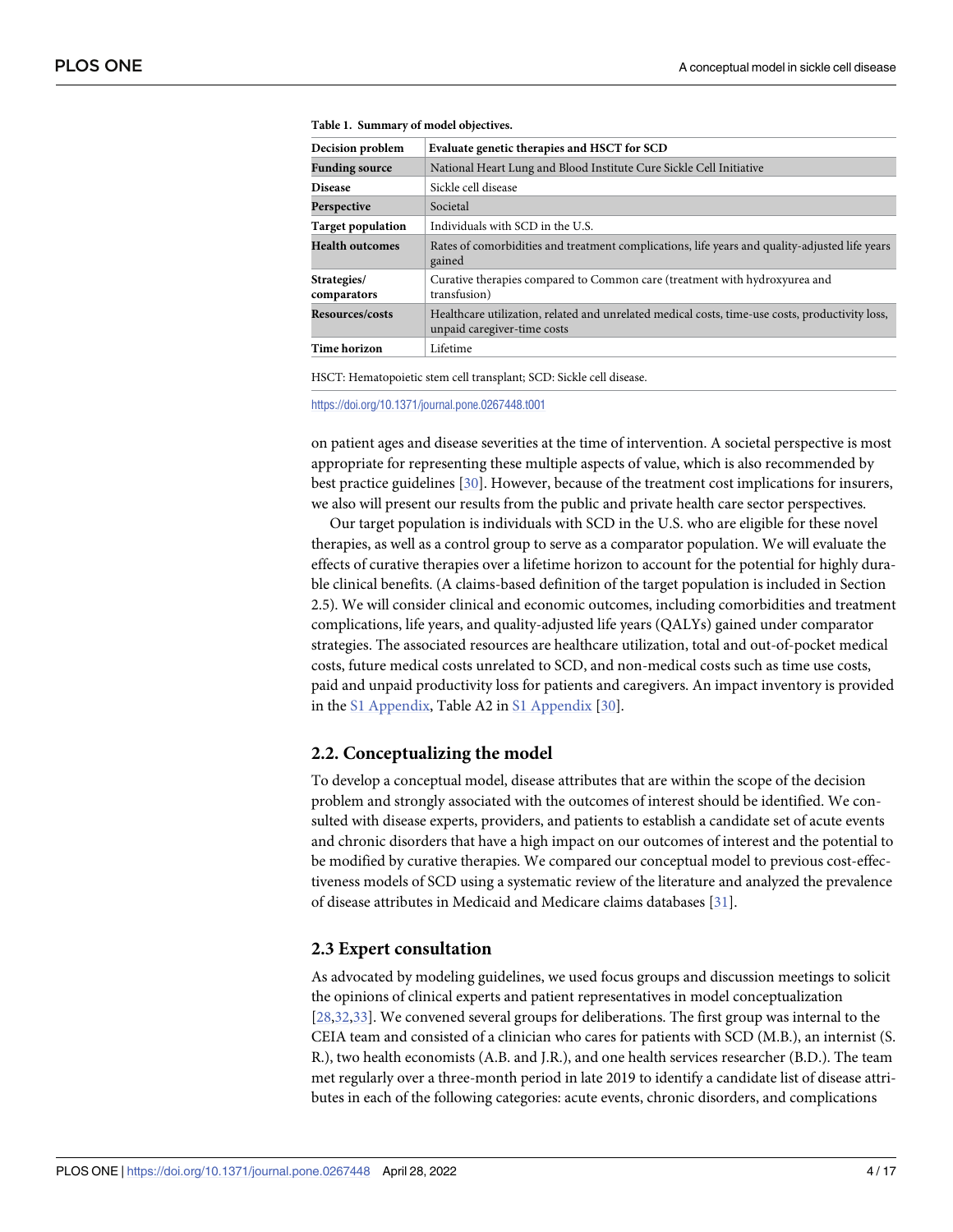<span id="page-4-0"></span>associated with common procedures and treatments for SCD. Deliberations reflected the need to include the full range of potentially relevant conditions, with future discussion groups and empirical analyses intended to reduce the list of disease attributes to those most significant to the decision problem.

We presented the candidate list of disease attributes developed by the CEIA team to approximately 45 members of the CureSCi consortium at an in-person meeting held in November 2019. The meeting consisted of patients and patient advocates, clinicians, investigators, and representatives from the funder. We conducted roundtable discussions with groups of approximately five members who were asked to prioritize the candidate disease attributes or identify additional attributes based on their impact on model outcomes. Members of the CEIA team recorded additional disease attributes identified or recategorization of existing attributes. In December 2019, we conducted a second discussion session with our standing multi-disciplinary panel of SCD experts to assess the expanded list of disease attributes. Based on these two rounds of expert consultation, we produced a finalized list of disease attributes for the conceptual model. The expert panel assessed face validity of a diagrammatic representation of the model structure.

#### **2.4 Literature review**

We conducted a systematic review of published cost-effectiveness models of SCD. The methods are detailed in a separate publication [\[31\]](#page-15-0). Briefly, we searched PubMed, Embase, National Health System Economic Evaluation Database, the Tufts University CEA Registry, and Econ-Lit for cost-effectiveness analyses published in English between 2008 and 2021, and white papers published between 2018 and 2021. Studies were eligible if they assessed any intervention, treatment complication, or screening program targeted to patients with SCD. We extracted data on the disease attributes and treatment complications included in the model structure and the modeling technique employed.

#### **2.5 Empirical analyses of disease attributes**

Because SCD is a condition where patients experience a multitude of related and unrelated complications, we used empirical analyses to prioritize the long list of disease attributes identified by our stakeholders. Specifically, we based this prioritization on the prevalence of these disease attributes among individuals diagnosed with SCD in public and private payer insurance claims databases, so that accurate risk prediction models can be developed over patient lifetimes. These databases are detailed in Section 2.6. In the public payer databases, we constructed separate cohorts of Medicare, Medicaid, and dual-eligible individuals meeting a validated case definition of one inpatient or two outpatient or emergency department claims for SCD (International Classification of Disease [ICD]  $9^{th}$  edition 282.6, 282.41, 282.42, ICD  $10^{th}$  edition D57, D57.8, excluding sickle cell trait 282.5 and D57.3) in any position during the study period (2008–2016) [[34](#page-15-0)]. Individuals were followed from their index date; the first instance of utilization with a diagnosis of SCD in any position during enrollment, as this was seen as an opportunity to receive curative therapy. Demographic characteristics (age, sex, race, region) were ascertained at index, and individuals were required to be continuously enrolled for 12 months following the index date. All outcomes and utilizations were obtained on an annual basis. Individuals were followed until death, the end of enrollment, or the year preceding HSCT. Among patients with multiple periods of enrollment during the study period, only the longest enrollment period was used. A cohort schematic is shown in the Figure A1 in S1 [Appendix](#page-12-0).

We developed a list of ICD-9 and ICD-10 codes for each of the candidate disease attributes and assessed their prevalence using inpatient codes in any position or any E.D. or ambulatory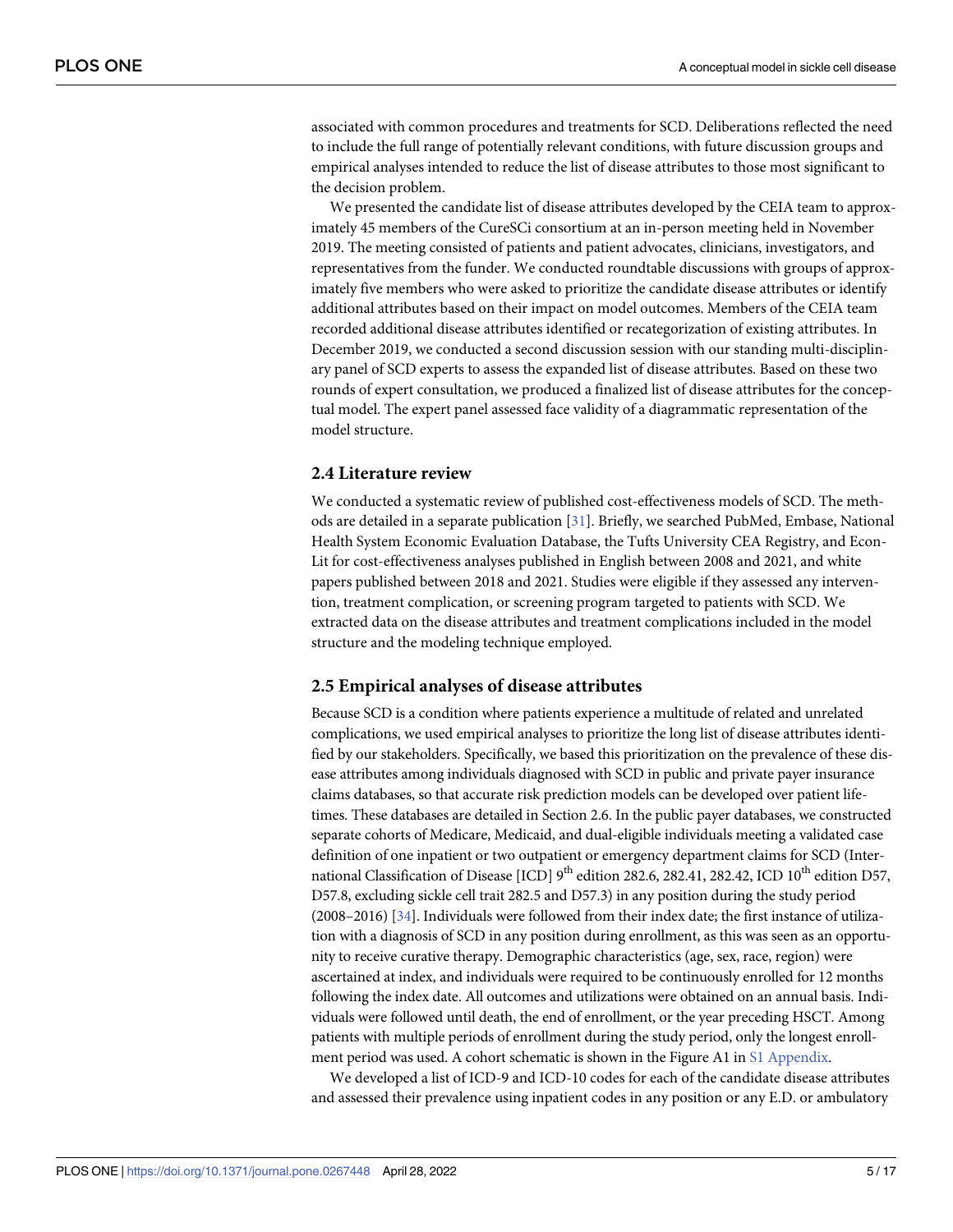<span id="page-5-0"></span>service codes (Table A3 in S1 [Appendix](#page-12-0)). Chronic disorders were divided into two categories, subacute and chronic. Because subacute disorders have the potential for remission, we required a disease-related claim in any setting or position within the previous two years for the disorder to be considered present in the current year. Chronic conditions were present for all observations following the initial diagnosis. We assessed the prevalence of all disease attributes over a patient lifetime in the Medicaid, Medicare, and dual-eligibility cohorts. Disease attributes with extremely low prevalence across all three datasets were eligible for exclusion from the model structure. The prevalence of disease attributes in the Truven MarketScan database was calculated using the same methodology and is the subject of a separate publication.

#### **2.6 Data sources**

**2.6.1 Public and private insurance claims.** Prior to model conceptualization, we identified two primary data sources for assessing the prevalence of disease attributes and populating the simulation model. Truven MarketScan is a national claims database of over 115 million beneficiaries from all 50 states with employer-sponsored private health insurance. These data include demographic information, outpatient and inpatient medical claims, prescription drug claims, and healthcare utilization records of enrollees. The Centers for Medicaid and Medicare Services (CMS) Medicaid Analytic eXtract database and Medicare Part A and B Fee-for-Service claims includes enrollment information and administrative claims for 100% of individuals eligible for Medicaid, Medicare, or with dual-eligibility in nearly all 50 states. These databases will be used to develop prediction equations for transition probabilities, rates of acute events, treatment patterns, treatment complications, and healthcare utilization.

**2.6.2 Health-related quality of life.** Through model conceptualization, we identified several additional data sources needed to populate the decision model and assess the cost-utility of curative therapies. The Sickle Cell Clinical Research and Intervention Program (SCCRIP) is a prospective cohort study that enrolled patients diagnosed with SCD at five institutions in the U.S. and assessed their health outcomes over lifetime follow up [[35](#page-15-0)]. Information on patient demographics and disease history was determined from medical chart review. HrQoL is collected through the PedsQL [[36](#page-15-0)], a disease-specific instrument for children and adolescents. Established algorithms will be used to map scores on the PedsQL to health state utilities (HSUs) in order to calculate QALYs [\[37\]](#page-15-0). We will use this data to generate prediction indices for HSUs in pediatric and adult patients based on their demographic characteristics and health status in the current year. Although extrapolating pediatric data to the entire population is a limitation, a systematic review revealed no empirically estimated HSUs for patients with SCD in the US [[38](#page-15-0)]. Studies from other regions provided utilities for a narrow set of complications, which were often estimated in non-SCD populations and did not account for patient age. Experts indicated that individual level data with empirically estimated HSUs was necessary to account for the complex interactions between disease attributes. We will assess the validity of our prediction indices in the adult population using published estimates of HSUs for adults with SCD from other regions [[38\]](#page-15-0).

**2.6.3 Non-medical costs.** We will measure the incremental costs of labor market production, household production, volunteer activities, care for the household and non-household members, and time seeking medical care for patients with SCD. These costs will be derived by multiplying time-use spent on each of the above categories by the mean wage plus fringe benefits reported by the U.S. Bureau of Labor Statistics [\[39\]](#page-15-0). We will calculate time-use based on its association with HrQoL, which was recently established using data from the nationally representative American Time-Use Survey with a Well-being Module that measured self-perceived quality of life on a visual analog scale (subsequently converted to HrQoL) [\[40\]](#page-15-0). We will use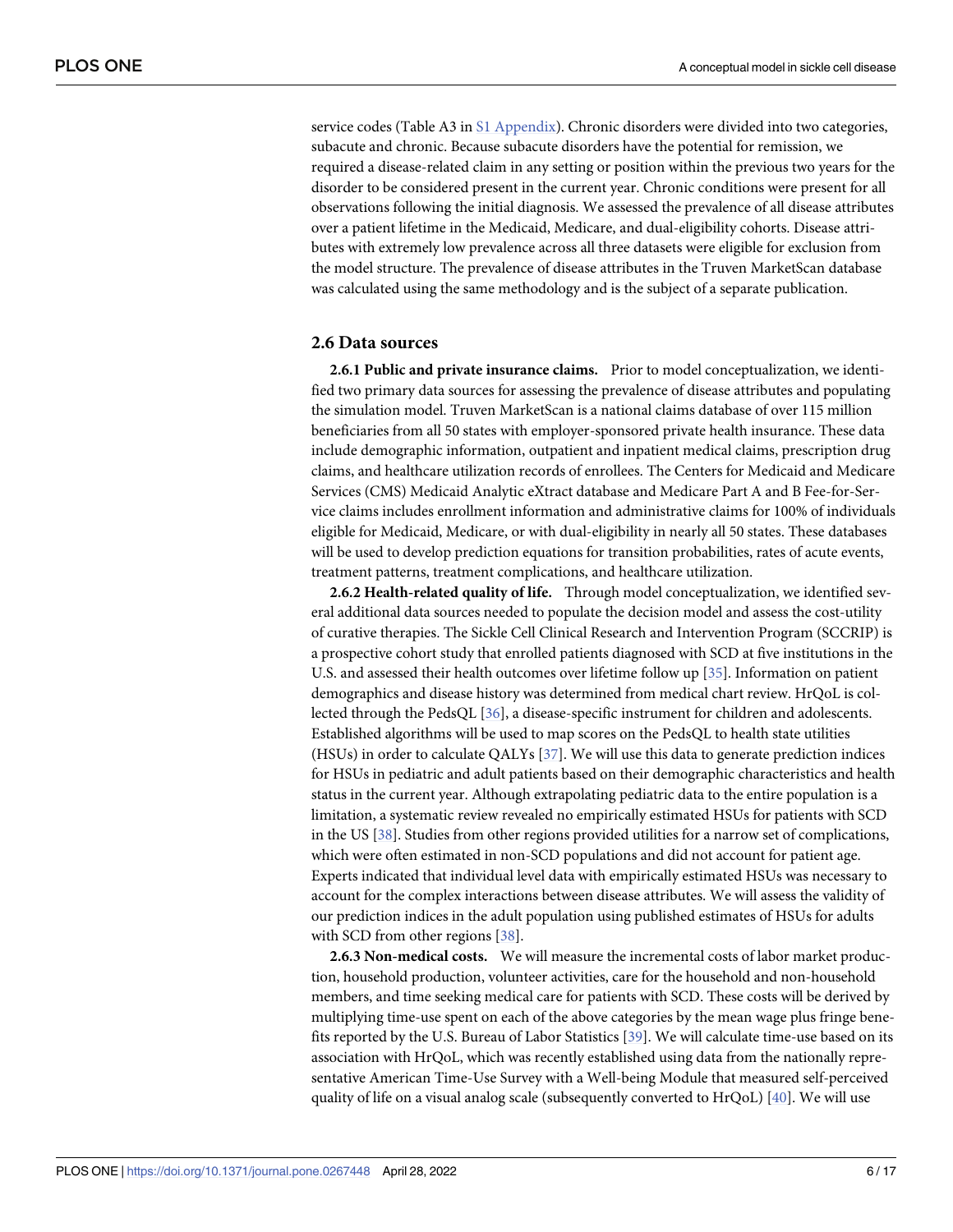<span id="page-6-0"></span>this method to calculate time-use costs based on predicted HSUs of patients with SCD. Future unrelated healthcare costs and end-of-life costs will be incorporated using age-specific reference estimates [[41](#page-15-0)]. We will incorporate estimates from the literature of unpaid caregiver-time costs [\[6\]](#page-13-0). Medical costs and health state utilities of caregivers have not been reported in the literature or in other available data sources [[38,42\]](#page-15-0).

## **3. Results**

We identified 13 acute events and 13 chronic disorders (26 conditions) to include in the model structure. These disease attributes reflect the complex and multi-system impacts of SCD over a patient's lifetime and the potential for curative therapies to have wide-ranging downstream consequences. The initial round of expert consultation resulted in five acute events and two chronic disorders added to the candidate list. However, two chronic disorders (problems with healthy growth and severe anemia) were removed due to a lack of appropriate diagnostic codes for identifying them in claims databases. Seizure disorder was included in the candidate list generated by the CEIA team but later removed as it is more commonly associated with complications of HSCT than standard therapies such as hydroxyurea or transfusions [[43](#page-15-0)]. We presented the refined list of disease attributes to the expert panel, who included one additional acute event (dactylitis). Chronic pain, leg ulcers, asthma, sleep-disordered breathing, hepatobiliary complications, and liver disease, chronic mental health disorders, and fatigue were classified as subacute disorders. The complete set of disease attributes is shown in **Fig 1**.

#### **3.1 Literature review**

We identified 11 cost-effectiveness models of interventions or screening programs for SCD. Details of these models have been published elsewhere [\[31\]](#page-15-0). Here we provide a summary of those results. Only five models included any acute events or chronic disorders in the model structure. The remaining six models were trial-based, life-table models, or only considered

|                             | <b>Acute Events</b> |                              |                              | <b>Chronic Disorders</b> |                             |
|-----------------------------|---------------------|------------------------------|------------------------------|--------------------------|-----------------------------|
| Vaso-occlusive pain         |                     | Vaso-occlusive pain          |                              |                          |                             |
| Acute pain episodes         |                     |                              | Chronic pain                 |                          | Chronic pain                |
| <b>Stroke</b>               |                     | Stroke                       | Fatigue                      |                          | Fatigue                     |
| Acute chest syndrome        |                     | Acute chest syndrome         | Chronic renal disease        |                          | Chronic renal disease       |
| Acute respiratory infection |                     | <b>Infections</b>            | Liver disease                |                          | Liver disease*              |
| Viral infection             |                     |                              | Asthma                       |                          | Asthma                      |
|                             |                     |                              | Avascular necrosis & bone    |                          | Avascular necrosis & bone   |
| <b>Infections</b>           |                     |                              | damage                       |                          | damage                      |
| Priapism                    |                     | Priapism                     | Chronic lung diseases        |                          | Chronic lung diseases       |
| <b>Gall bladder disease</b> |                     |                              | Chronic mental health        |                          | Depression and unspecified  |
|                             |                     | Hepatobiliary complications* | disorders                    |                          | psychosis                   |
| Splenic disease             |                     | Splenic disease              | Proliferative retinitis      |                          |                             |
| Sepsis                      |                     | Bacteremia and sepsis        | <b>Vision loss</b>           | Ocular complications     |                             |
|                             |                     |                              | Sleep disordered breathing   |                          | Sleep disordered breathing  |
|                             |                     | <b>Myocardial infarction</b> | and nocturnal hypoxemia      |                          | and nocturnal hypoxemia     |
|                             |                     | Acute renal failure          | Pulmonary hypertension       |                          | Pulmonary hypertension      |
|                             |                     | Acute anemia                 | Heart disease                |                          | and cardiovascular diseases |
|                             |                     | Multi-organ failure          | Problems with healthy growth |                          | Leg ulcers                  |
|                             |                     | Fever                        | Severe anemia                |                          | Cognitive impairment        |
|                             |                     | <b>Dactylitis</b>            | Seizure disorder             |                          |                             |

**Fig 1. Disease attributes considered for inclusion in the model structure.** Arrows indicate the refined categorization following expert consultation. Attributes shown in green were added and attributes shown in grey were removed. Italicized disease attributes were classified as subacute disorders. � Combined following empirical analysis of prevalence in MarketScan commercial claims database and classified as a subacute disorder.

<https://doi.org/10.1371/journal.pone.0267448.g001>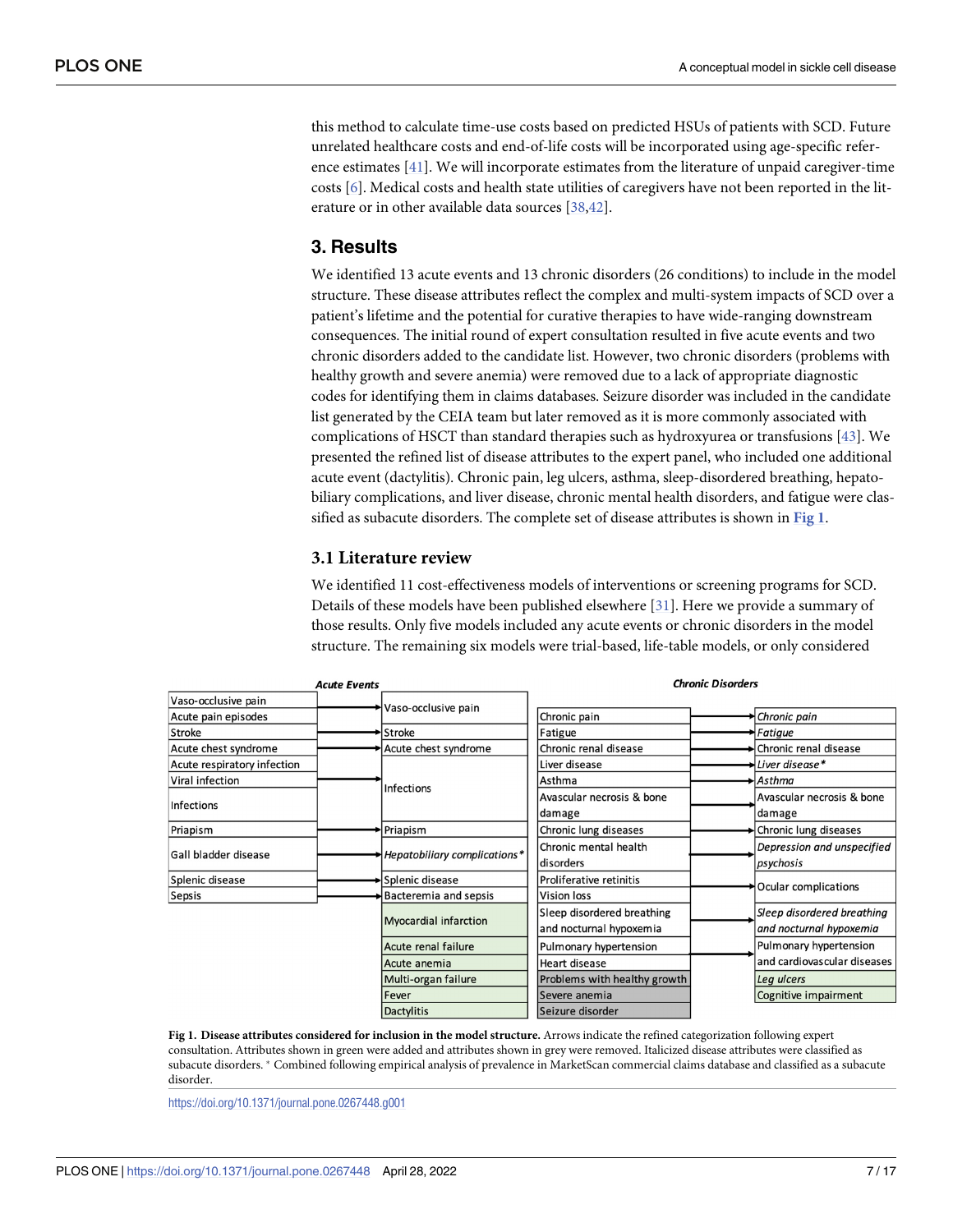<span id="page-7-0"></span>treatment complications [\[18,20](#page-14-0),[44–47\]](#page-15-0). Stroke and vaso-occlusive events were both included in the structure of four models [\[19,](#page-14-0)[48](#page-15-0)[–51\]](#page-16-0), acute chest syndrome was included in three models [\[48](#page-15-0)[–50\]](#page-16-0), and splenic sequestration was included in two models [\[19,](#page-14-0)[50\]](#page-16-0). Bradt et al. developed the only model with additional disease attributes [\[49\]](#page-15-0). No previous model was developed through a formal model conceptualization process. If alternative model structures were considered, they were not described.

The most common modeling technique was cohort-based Markov modeling, which was used in six out of eleven studies. One study employed agent-based simulation [\[19\]](#page-14-0) and the remaining studies were trial-based or life-table models [[18](#page-14-0)[,44,47,](#page-15-0)[50](#page-16-0)]. Although four studies used a lifetime horizon, no model captured the full complexity of disease and treatment over the lifetime of a patient or considered the impacts of SCD from a societal perspective in the base case analysis.

A key feature of this review is to identify an appropriate comparator that can serve as the control group for the evaluation of the newer non-curative and curative therapies. CEA models in the literature often use hydroxyurea as a comparator [\[31\]](#page-15-0). However, our review of the CMS databases and feedback from our expert panel suggested that many patients who would be eligible for these newer therapies would not be on hydroxyurea. Consequently, we decided to form our control group consisting of patients who are either receiving no treatment, or hydroxyurea, or transfusions (but did not receive HSCT). We call this modality 'Common Care' for individuals with SCD. We use the latest available data from CMS, which consists of the population of individuals with SCD who are publicly insured and ends before the introduction of any of the newer non-curative therapeutics, making them ideal to inform the control care arm of the evaluations.

#### **3.2 Empirical analyses of disease attributes**

The prevalence of acute events and chronic disorders are shown in **[Table](#page-8-0) 2**. In the Medicaid cohort ( $N = 39,366$ , mean age at enrollment 16.9 [SD 13.9] years, 53.4% female), Medicare cohort ( $N = 6,522$ , mean age 62.3 [SD 16.2] years, 60.2% female), and dual-eligible cohort  $(N = 36,846,$  mean age 33.3 [SD 19.5] years, 58.1% female), infections were the most prevalent acute or subacute event over patient lifetimes (79.4%, 73.0%, and 82.1%, respectively). Among chronic disorders, cardiovascular disease, including pulmonary hypertension, had the highest prevalence in the Medicaid (35.5%), Medicare (71.1%), and dual-eligible (59.6%) cohorts. No disease attribute had a prevalence of *<*2% in the combined cohort. The prevalence of disease attributes was similar in MarketScan.

#### **3.3. Modeling technique**

Our choice of modeling technique stemmed from the model conceptualization process. Statetransition (Markov) models are well suited to modeling transitions between multiple chronic comorbidities and recurrent acute events. The key limitation of Markov models is that they are memory-less, meaning patient attributes and disease history do not influence transitions between health states. This limitation can be overcome through individual-based modeling, in which a single individual's trajectory in the model is tracked from birth until death and individual attributes and disease history are incorporated in prediction equations for transition probabilities. We will develop an individual-based state transition model with a one-year time interval for model cycles, as more precise timing of events is unlikely to be influential over a lifetime horizon.

In assessing the face validity of a schematic of the proposed model structure, experts highlighted the central role of pain in SCD. Although vaso-occlusive episodes (VOE) were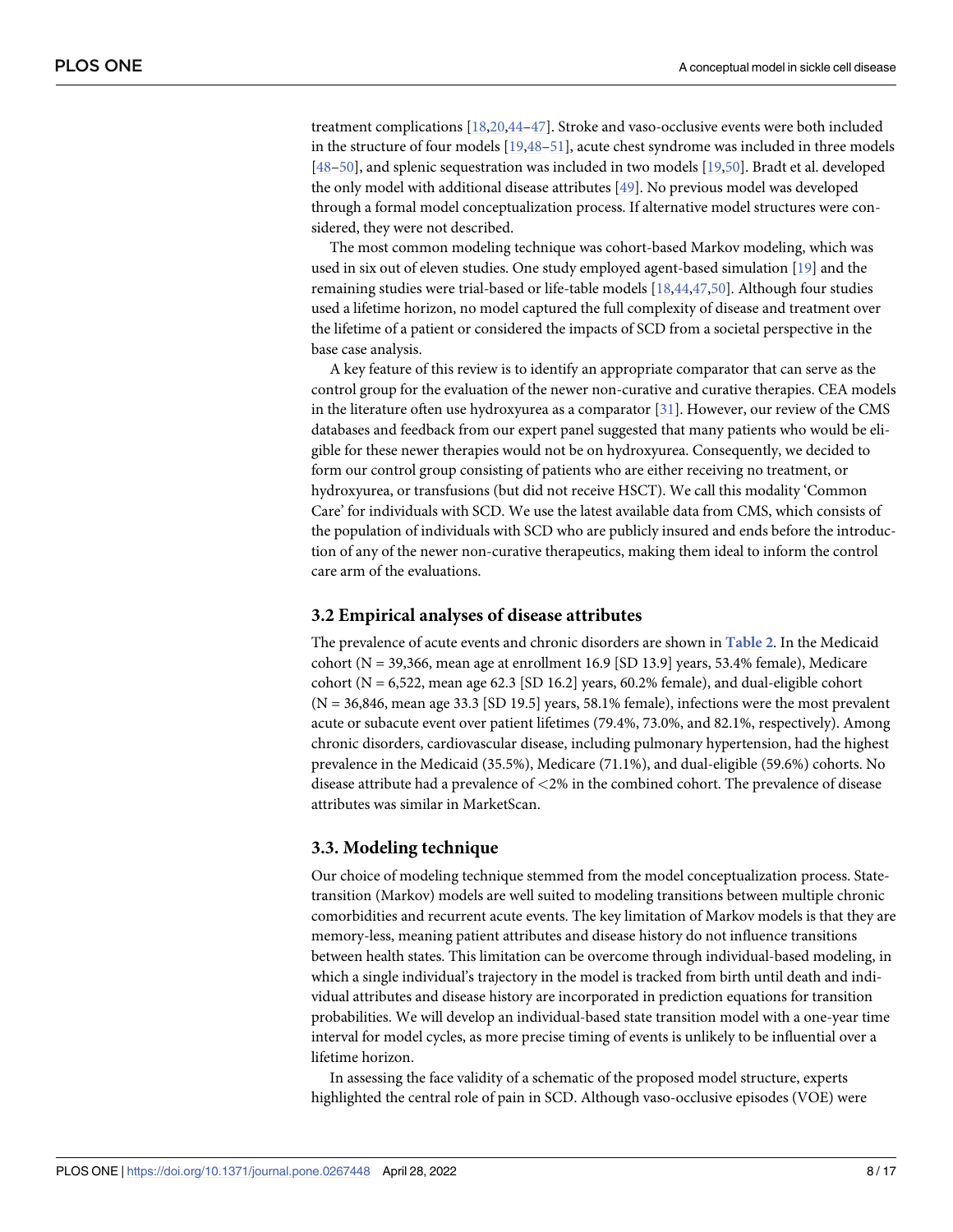|                                                    | Medicaid ( $N = 39,366$ ) | Medicare (6,522)    | Dual-eligible ( $N = 36,846$ ) | Combined ( $N = 82,734$ ) |
|----------------------------------------------------|---------------------------|---------------------|--------------------------------|---------------------------|
|                                                    |                           | <b>Acute Events</b> |                                |                           |
| Vaso-occlusive pain episodes                       | 78.1%                     | 42.4%               | 71.8%                          | 72.5%                     |
| Stroke                                             | 9.1%                      | 21.4%               | 15.4%                          | 12.9%                     |
| Fever                                              | 61.4%                     | 29.5%               | 55.6%                          | 56.3%                     |
| Splenic disease                                    | 11.7%                     | 5.8%                | 8.6%                           | 9.8%                      |
| Priapism                                           | 3.5%                      | 1.0%                | 3.9%                           | 3.5%                      |
| Dactylitis                                         | 2.9%                      | 5.0%                | 5.1%                           | 4.1%                      |
| Acute chest syndrome                               | 31.6%                     | 15.6%               | 32.0%                          | 30.5%                     |
| Myocardial infarction                              | 0.9%                      | 5.7%                | 3.8%                           | 2.5%                      |
| Infections                                         | 79.4%                     | 73.0%               | 82.1%                          | 80.1%                     |
| Acute renal failure                                | 7.9%                      | 30.9%               | 22.4%                          | 16.2%                     |
| Multi-organ failure                                | 2.0%                      | 5.6%                | 6.0%                           | 4.0%                      |
| Bacteremia and sepsis                              | 17.5%                     | 20.1%               | 28.4%                          | 22.6%                     |
| Acute anemia                                       | 8.5%                      | 5.4%                | 10.4%                          | 9.1%                      |
|                                                    |                           | Subacute Disorders  |                                |                           |
| Chronic pain                                       | 18.0%                     | 31.0%               | 39.6%                          | 28.7%                     |
| Fatigue                                            | 20.2%                     | 57.4%               | 44.7%                          | 34.0%                     |
| Asthma                                             | 36.5%                     | 24.3%               | 37.1%                          | 35.8%                     |
| Leg ulcers                                         | 0.9%                      | 3.9%                | 3.1%                           | 2.1%                      |
| Hepatobilliary complications and liver disease     | 19.2%                     | 22.6%               | 25.5%                          | 22.3%                     |
| Sleep disordered breathing and nocturnal hypoxemia | 25.8%                     | 29.6%               | 32.5%                          | 29.1%                     |
| Depression and unspecified psychosis               | 15.1%                     | 28.3%               | 32.3%                          | 23.8%                     |
|                                                    |                           | Chronic Disorders   |                                |                           |
| Chronic renal disease                              | 14.2%                     | 54.0%               | 35.1%                          | 26.6%                     |
| Pulmonary hypertension and cardiovascular diseases | 35.5%                     | 71.1%               | 59.6%                          | 49.0%                     |
| Chronic lung diseases                              | 21.8%                     | 38.3%               | 36.3%                          | 29.6%                     |
| Ocular complications                               | 4.2%                      | 9.7%                | 7.3%                           | 6.0%                      |
| Cognitive impairment                               | 9.3%                      | 15.7%               | 12.1%                          | 11.1%                     |
| Avascular necrosis & bone damage                   | 11.9%                     | 14.9%               | 20.3%                          | 15.9%                     |

#### <span id="page-8-0"></span>[Table](#page-7-0) 2. Lifetime prevalence of disease attributes among individuals diagnosed with SCD in Medicaid, Medicare, and dual-eligibility cohorts.

<https://doi.org/10.1371/journal.pone.0267448.t002>

included as an acute event in the final list of disease attributes, it is only one dimension of pain [\[52\]](#page-16-0). Chronic pain, which includes neuropathic pain and pain of other etiologies, can vary in intensity and frequency over time but is a near universal feature of SCD that significantly impacts health-related quality of life (HrQoL), medical and non-medical resource use [[52,53\]](#page-16-0). To reflect this, we will model chronic pain separately from other chronic disorders. Individuals can experience chronic pain throughout the model time horizon. Because pain episodes result in healthcare encounters in a minority of cases, and to avoid underestimating the prevalence of chronic pain and VOEs using claims data, we will conduct external validation with published estimates and calibrate the prediction equations through curve fitting if necessary [\[54\]](#page-16-0).

#### **3.4. The MEASURE model**

A schematic of the conceptual model structure is presented in **[Fig](#page-9-0) 2**. In this model, a 'health state' is defined by the presence or absence of a condition or event. Unlike a typical Markov model, in which a patient can exist in any one of mutually exclusive health states, patients in the model can experience several different health states at a given point in time. This is necessary to avoid the combinatorial explosion of modeling 26 mutually exclusive disease attributes. Instead, we defined four dimensions of disease: 1) chronic pain, 2) acute events, 3) chronic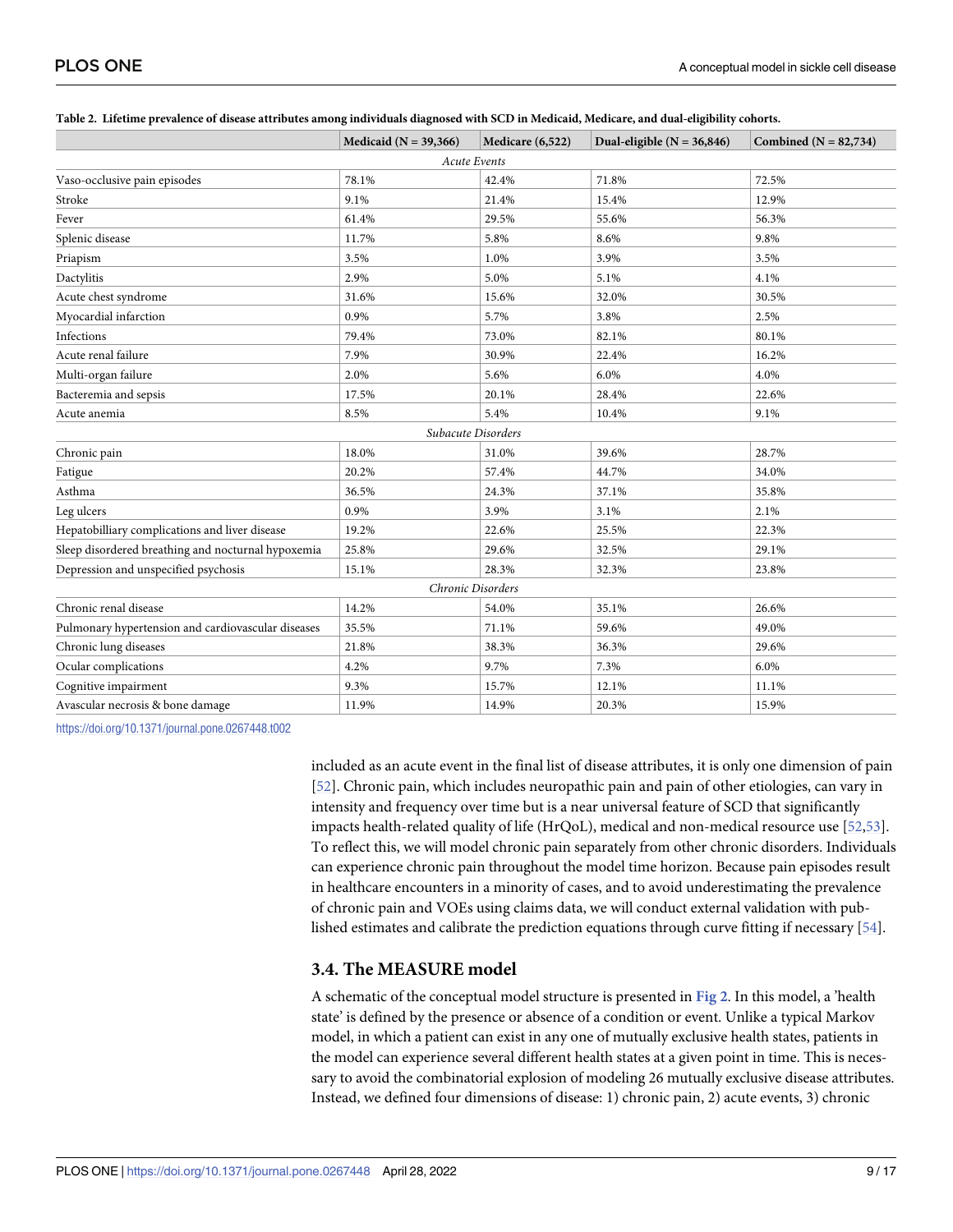<span id="page-9-0"></span>

**[Fig](#page-8-0) 2. Diagram of the conceptual model of SCD.** Treatment (Tx)- related acute events are leukopenia, thrombocytopenia, and oligospermia/azospermia associated with hydroxyurea; iron overload, transfusion reaction and infection associated with transfusion; graft versus host disease, graft failure, bronchiolitis obliterans, osteoporosis, iron overload, depression, posterior reversible encephalopathy syndrome, post-transplant lymphoproliferative disorder, and secondary malignancy associated with HSCT; and graft failure, bronchiolitis obliterans, osteoporosis, iron overload, depression, posterior reversible encephalopathy syndrome, post-transplant lymphoproliferative disorder, and secondary malignancy associated with genetic therapies.

<https://doi.org/10.1371/journal.pone.0267448.g002>

disorders, and 4) treatment complications. Each dimension excepting chronic pain consists of multiple health states. The specific health states within the chronic disorders and acute events dimension were determined through model conceptualization. Treatment complications are common adverse events associated with hydroxyurea and transfusion, part of Common Care for SCD [\[55\]](#page-16-0), and comparator curative therapies, HSCT, and gene therapies, determined from clinical guidelines [[55](#page-16-0),[56](#page-16-0)]. (The complete set of disease attributes and treatment complications included in each dimension are shown in Table A1 in S1 [Appendix.](#page-12-0)) The presence or absence of chronic pain occurs in parallel with other health states. A patient's health at any point in time is determined by the combination of all health states across all four dimensions, which includes a health state for no major complications. Individuals can transition or progress between health states over one-year model cycles. Because acute events are short in duration, we model them as instantaneous events, meaning transitions and progression do not occur. Mortality can occur in any health state.

#### **3.5. Parameter estimation and calibration**

To overcome the simplistic state-dependency of traditional Markov models, age- and sex-specific transitions between health states, treatment use, treatment complications, and healthcare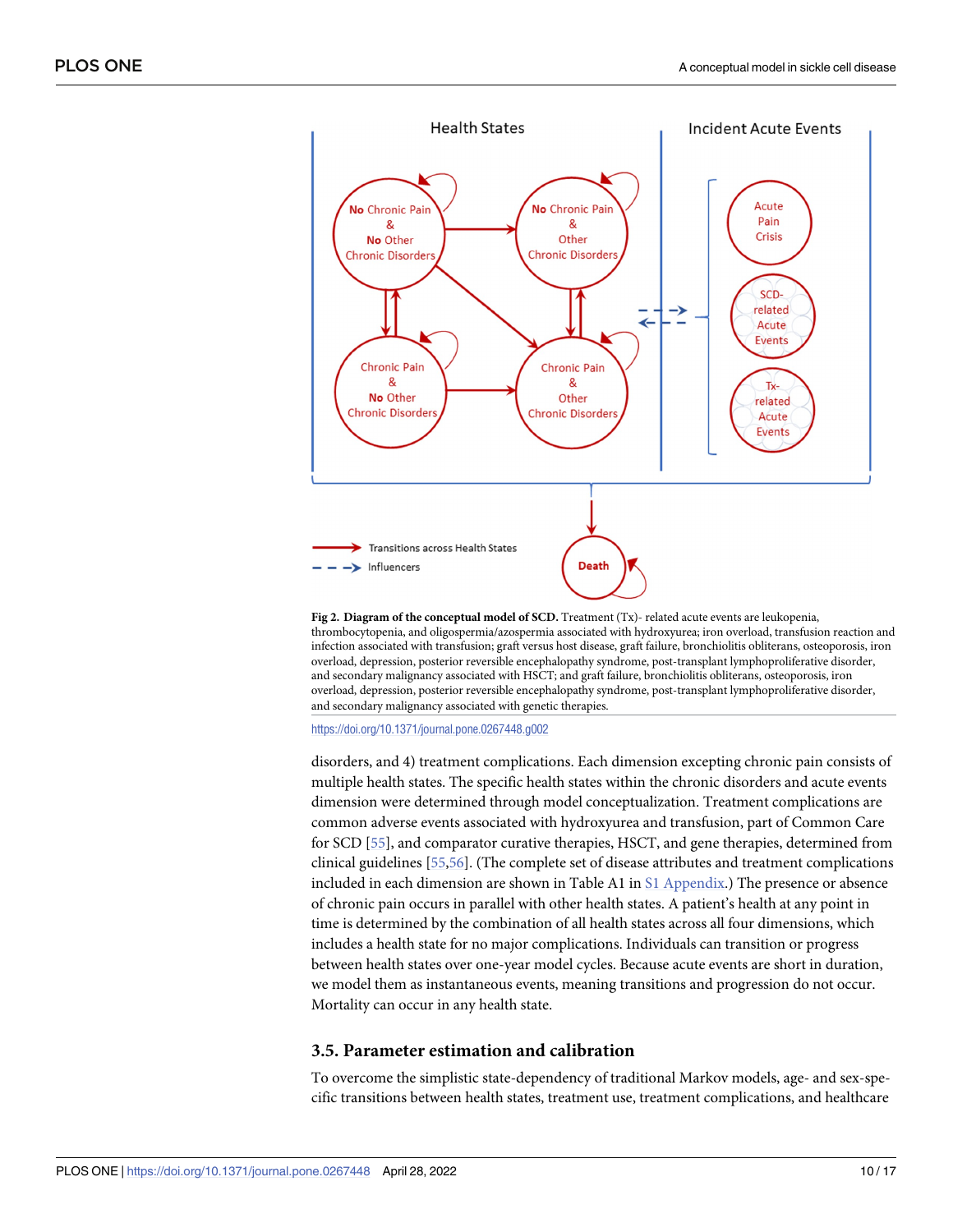<span id="page-10-0"></span>utilization will be determined using prediction indices. The first set of indices will predict the incidence of each acute event and chronic disorder as a function of patient health status in the previous year (chronic pain, chronic disorders, and acute events), disease history (history of chronic pain and acute events, duration of chronic disorders), treatment use (hydroxyurea, acute or chronic transfusion) and treatment complications in the previous year. The second set of indices will predict treatment use based on health status in the current year, disease history, treatment use and treatment complications in the previous year. Similarly, treatment complications will be predicted based on health status and treatment uses in the current year, disease history, and treatment complications in the previous year. Finally, health utilization will be a function of health status, disease history, treatment use, and treatment complications in the current year. Patient demographics will include sex, age-specific indicators, and birthcohort indicators. A graphical depiction of the relations between variables in the prediction indices is shown in Figure A2 in S1 [Appendix.](#page-12-0) We will apply a regularized regression approach (e.g., LASSO or elastic net) to manage the parameter space. We will split the sample into a training set (50%), and two test sets for out-of-sample calibration of the prediction indices (25%), and the final decision model (25%). Parameter uncertainty will be based on out-of-sample bootstrap replicates in the first test set.

We will use the private and public payer claims datasets described in Section 2.6 to inform the prediction indices. To reflect differences in the characteristics of publicly and privately insured individuals, which could preclude generalizations between these populations, we will generate separate prediction equations for each database. This will also help us overcome limitations in the sociodemographic data available for enrollees in claims data. Instead, patient attributes will be implicitly represented based on established differences between payer populations [\[57](#page-16-0)].

#### **3.6. Treatment effects**

Genetic therapies are an emerging technology with uncertainty around their effectiveness in broad patient populations, the durability of clinical benefits, and the potential for treatmentrelated complications. In a landscape analysis conducted by members of the CEIA team, 14 clinical trials of 10 gene therapies for SCD were identified. Case reports were available for 8 patients [\[58\]](#page-16-0). We will apply this preliminary evidence on the proportion of patients who were symptom free and the proportion experiencing treatment-related complications as risk ratios in the decision model. Following the eligibility criteria of several clinical trials, we will initially restrict treatment to patients with severe SCD, defined based on their history of severe adverse events [[58](#page-16-0)]. The cost of treatment will be based on the price of genetic therapy for beta-thalassemia [[14](#page-14-0)[,59\]](#page-16-0). We will use scenario analyses to account for considerable uncertainty in the price of genetic therapies, its effectiveness over a patient's lifetime and among patients with less severe SCD, and the potential for induced mutagenesis and other treatment-related complications. For HSCT, the annual costs, effectiveness, and treatment-related complications will be directly assessed in the private and public payer claims datasets previously described, and uncertainty will be evaluated using probabilistic sensitivity analysis.

## **4. Discussion**

We report on the development of a conceptual model that captures major chronic conditions and acute events associated with SCD over a patient's lifetime as determined from roundtable discussions with experts. Our conceptual model contains a more comprehensive set of disease attributes and treatment complications than has been included in previous cost-effectiveness models of SCD. In an analysis of Medicare, Medicaid, and dual-eligibility claims databases, there were no disease attributes with extremely low prevalence. Experts recommended an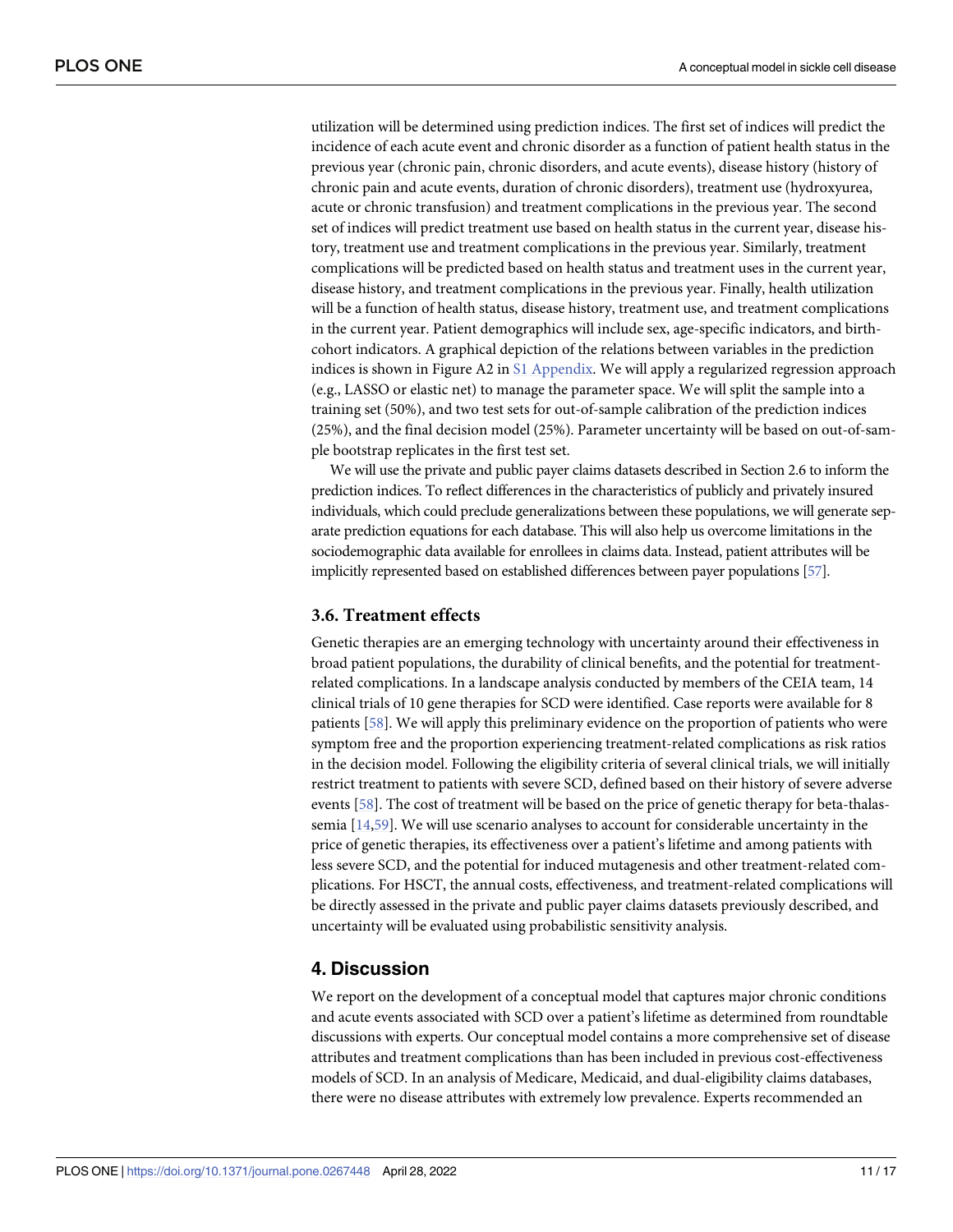<span id="page-11-0"></span>individual-based state-transition model as the most appropriate modeling technique. We identified additional data sources and literature estimates to validate the prevalence of chronic and acute pain observed in claims databases, obtain disease-specific data on health-related quality of life, and capture non-medical costs for patients and caregivers.

The conceptual model developed here will be used to assess the cost-effectiveness of newer non-curative therapies, genetic therapies, and HSCT versus Common Care for SCD. By using an individual-based model, we can account for variation in health outcomes and resource use and assess the distribution of value among subgroups of patients. We will parameterize the conceptual model with patterns of treatment and age and sex-specific trajectories of disease burden using separate claims databases for individuals with Medicare, Medicaid, dual-eligibility, and commercial insurance. This will allow us to replicate cost-effectiveness analyses between payer populations, reflecting differences in patient characteristics and potential mechanisms for reimbursement. By taking the societal perspective for our analysis, we will consider the impact of curative therapies on a wide range of resources, including time-use costs and the indirect economic burden of productivity loss for patients and caregivers.

Previous cost-effectiveness models of SCD were not developed through an explicit model conceptualization process. This may have contributed to the small number of disease attributes identified, which were limited to specific treatment complications, typically related to blood transfusion, and none or a very narrow set of comorbidities [[31](#page-15-0)]. In addition to assessing face validity by disease experts, we confirmed cross validity of our model structure by ensuring it contained all chronic conditions and acute events in previous cost-effectiveness models. Because gene therapies can affect multiple aspects of disease over a patient's lifetime, excluding potentially relevant disease attributes could lead to inaccurate estimates of their value.

We have developed the first conceptual model for evaluating specific curative therapies for SCD. A previous modeling study assessed the value of a hypothetical curative therapy for patients with SCD that is administered at birth and completely eliminates all disease-related complications [[51](#page-16-0)]. The authors developed a Markov model with separate health states for mild, moderate, and severe SCD based on the frequency of VOE. Additional disease attributes were not considered, and their analysis was conducted from a U.S. payer perspective, meaning the indirect costs of SCD were excluded. Including the impact of a perfectly curative therapy on a wider range of costs and health effects is likely to improve its value. In contrast, accounting for treatment complications in the model structure and the potential for partial disease remission would decrease its favorability.

#### **4.1 Limitations**

Previous model conceptualization studies have conducted elicitation exercises to define patient attributes that are most influential for disease progression [\[22,24](#page-14-0)]. We did not conduct this second component of model conceptualization. The claims databases we established as primary model inputs have limited sociodemographic information on enrollees available, and as a result, only age, sex, and region of residence can be included in prediction indices for health state transitions, adverse events, treatment patterns, and healthcare utilization. This is in line with previous studies that recommend simplifying the conceptual model when data are not available [\[22–24](#page-14-0)]. Although explicitly modeling all potentially relevant patient attributes could improve our estimation of trajectories of disease burden, we will overcome this limitation by generating separate parameter sets for public and private payer databases, which will implicitly account for differences in these populations and capture the majority of individuals with prevalent SCD in the U.S. Despite using data on the population of publicly insured individuals with SCD in the U.S., we face a sparsity of data in specific subgroups of patients characterized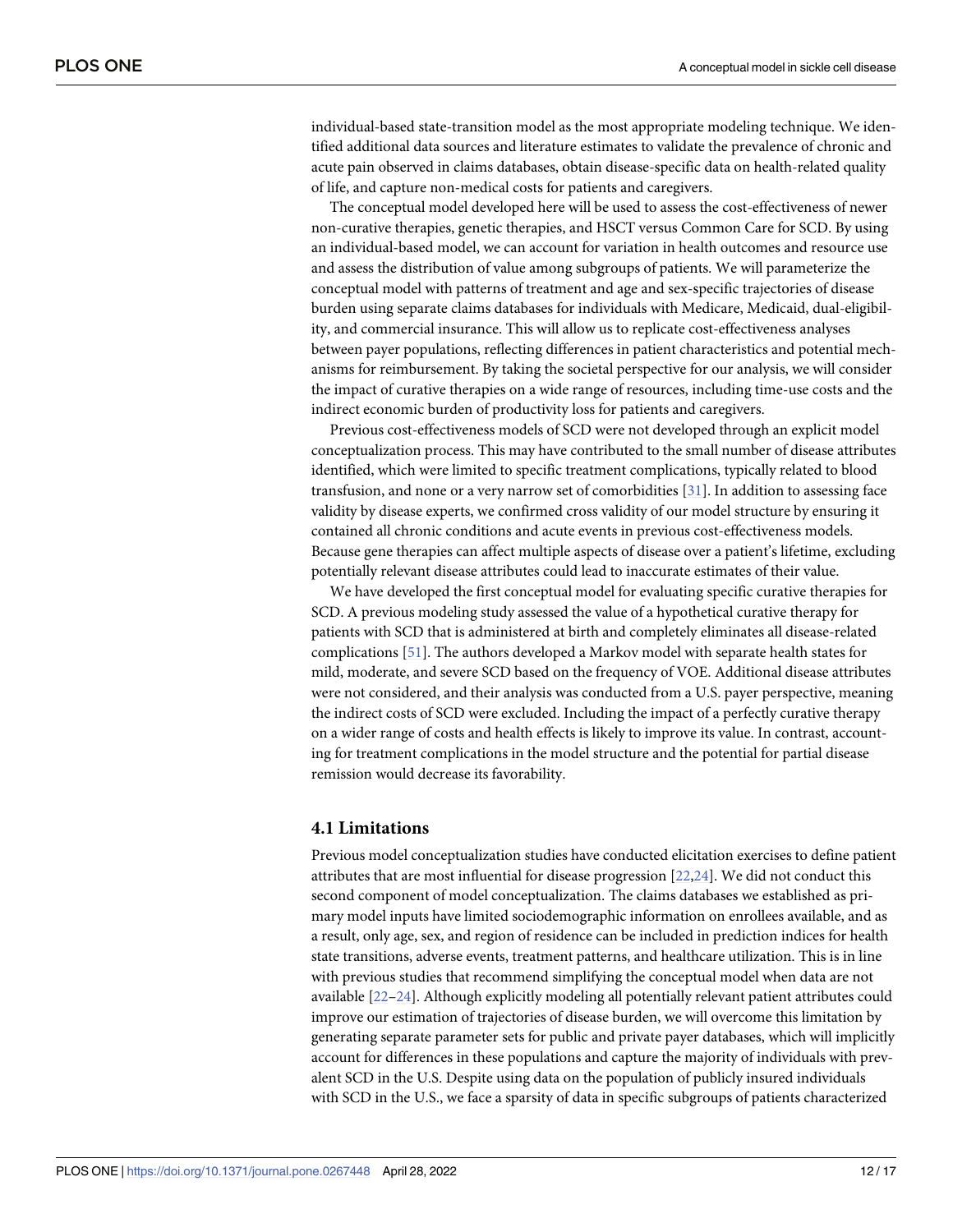<span id="page-12-0"></span>by their comorbidities. Employing machine learning techniques can overcome some of these limitations by identifying parsimonious models that are still highly predictive of outcomes, and predictions will be calibrated through split sample techniques.

Using the population of publicly insured individuals with SCD in the U.S. will help us accurately model health outcomes and conduct population-level and specific sub-population level evaluations. The explicit conceptualization process, as presented here, helps make the blackbox nature of simulation models more transparent to policymakers. However, our model may not be well suited to inform individual-level clinical care, unless it is calibrated in the future against individual-level clinical trial data.

Although we will take a societal perspective for our cost-effectiveness analysis, as per guidelines from the Second Panel on CEA, our analyses will not be able to address all aspects of the sociodemographic and institutional burdens faced due to SCD. We will also not be able to inform advancements in clinical care for these patients directly. However, we will generate evidence on the value of using certain therapies for specific sub-groups of patients at certain time points during their disease trajectory, which we hope will inform the advancement of clinical care and insurance coverage of appropriate treatments.

We did not elicit expert opinion using structured methods like the Delphi technique, which has been employed in previous model conceptualization studies [[22,24\]](#page-14-0). However, roundtable discussions can generate a wider range of opinions without the need to establish consensus. Given the wide scope of curative therapies, discussion groups are better suited to capturing all potentially relevant disease attributes. To avoid the potential for a few experts to dominate the discussion and prevent all opinions from being heard, we formed several smaller groups and imposed a time limit for discussions.

Finally, there are inherent limitations to using data on the short-term effectiveness of gene therapies found in clinical trials to project their impact on disease burden over a lifetime horizon. However, our work is part of a movement towards incorporating decision modeling earlier in clinical research so that barriers to practice implementation and sustainability can be addressed [\[60\]](#page-16-0). Our conceptual model is intended as a framework for exploring uncertainties in the emerging effectiveness data. It is expected to be continuously updated using the best available evidence.

## **5. Conclusions**

This study established a conceptual model for assessing the cost-effectiveness of curative therapies for SCD. Experts identified a wide range of chronic conditions and acute events to include in the model structure based on their impact on the quality-adjusted life years and resource use of patients. Our conceptual model had face validity in expert assessment and parallel validity with other cost-effectiveness models of SCD. By conducting an explicit process of model conceptualization, we aimed to incorporate input from a wide range of stakeholders, clearly outline the model development process, and increase the transparency of model results.

## **Supporting information**

**S1 [Appendix](http://www.plosone.org/article/fetchSingleRepresentation.action?uri=info:doi/10.1371/journal.pone.0267448.s001).** (DOCX)

### **Acknowledgments**

We acknowledge feedback from the National Heart, Lung and Blood Institute, participants from Emmes, the CureSC Expert Panel and the CureSC Initiative. The Cure Sickle Cell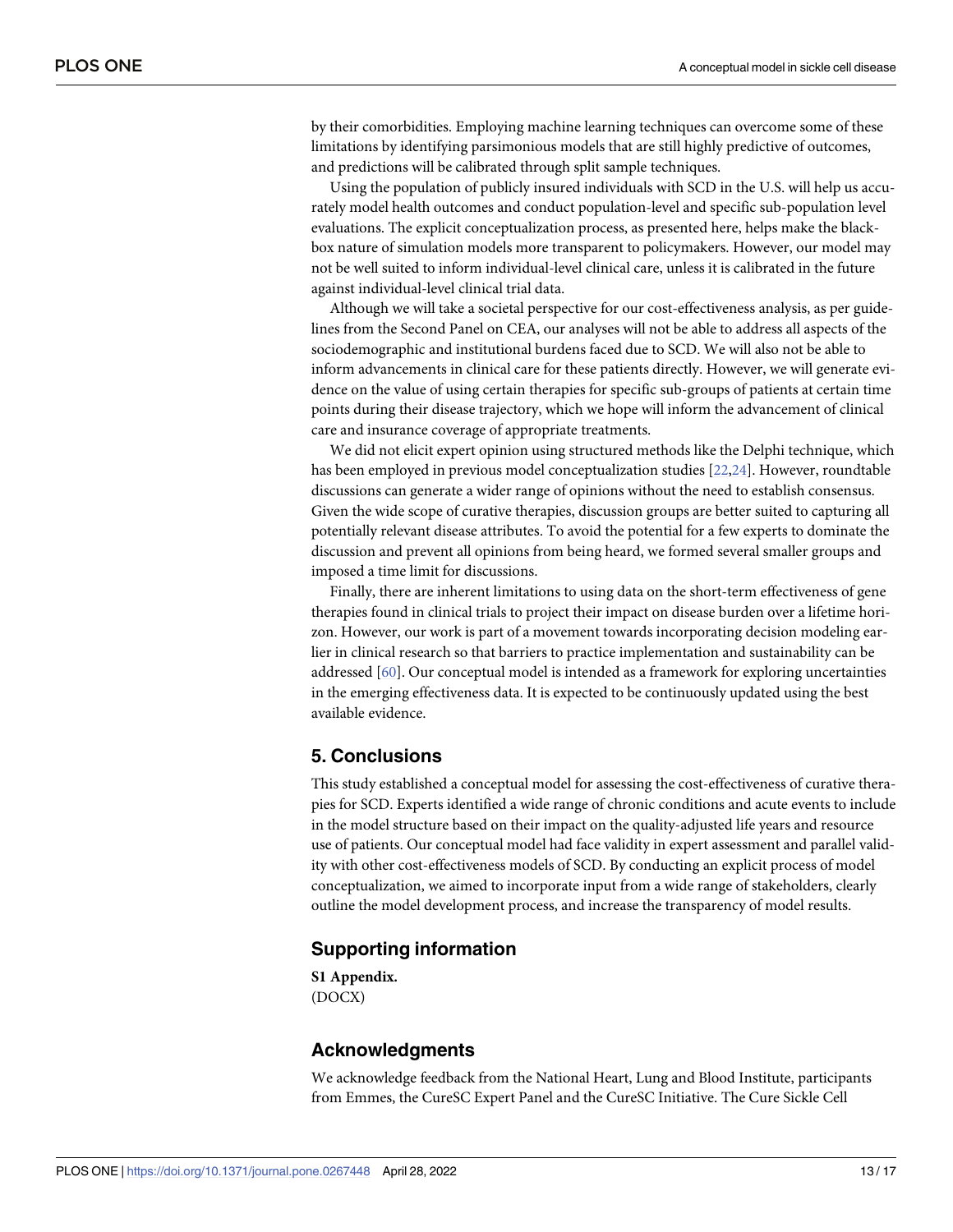<span id="page-13-0"></span>Initiative (CureSCi) is a collaborative, patient-focused research effort designed to accelerate the advancement of genetic-based cures for sickle cell disease. The Initiative is funded by the National Heart, Lung, and Blood Institute (NHLBI), part of the National Institutes of Health (NIH). We are grateful to Joshua Roth for his input on earlier versions of this conceptualization. All errors and opinions are ours.

## **Author Contributions**

**Conceptualization:** Kate M. Johnson, Boshen Jiao, M. A. Bender, Scott D. Ramsey, Beth Devine, Anirban Basu.

**Formal analysis:** Kate M. Johnson, Boshen Jiao.

**Methodology:** Kate M. Johnson, Anirban Basu.

**Supervision:** M. A. Bender, Scott D. Ramsey, Anirban Basu.

**Validation:** Kate M. Johnson, Boshen Jiao, M. A. Bender, Scott D. Ramsey, Beth Devine, Anirban Basu.

**Writing – original draft:** Kate M. Johnson.

**Writing – review & editing:** Kate M. Johnson, Boshen Jiao, M. A. Bender, Scott D. Ramsey, Beth Devine, Anirban Basu.

#### **References**

- **[1](#page-1-0).** Centers for Disease Control and Prevention. Data & Statistics on Sickle Cell Disease. 14 Dec 2020. Available: [www.cdc.gov/ncbddd/sicklecell/data.html.](http://www.cdc.gov/ncbddd/sicklecell/data.html)
- **[2](#page-1-0).** Ware RE, de Montalembert M, Tshilolo L, Abboud MR. Sickle cell disease. The Lancet. 2017; 390: 311–323. [https://doi.org/10.1016/S0140-6736\(17\)30193-9](https://doi.org/10.1016/S0140-6736%2817%2930193-9)
- **[3](#page-1-0).** Panepinto JA, Bonner M. Health-related quality of life in sickle cell disease: Past, present, and future. Pediatric Blood & Cancer. 2012; 59: 377–385. <https://doi.org/10.1002/pbc.24176> PMID: [22522407](http://www.ncbi.nlm.nih.gov/pubmed/22522407)
- **4.** Madani BM, Al Raddadi R, Al Jaouni S, Omer M, Al Awa M-I. Quality of life among caregivers of sickle cell disease patients: a cross sectional study. Health and Quality of Life Outcomes. 2018; 16: 176. <https://doi.org/10.1186/s12955-018-1009-5> PMID: [30200992](http://www.ncbi.nlm.nih.gov/pubmed/30200992)
- **5.** Lubeck D, Agodoa I, Bhakta N, Danese M, Pappu K, Howard R, et al. Estimated Life Expectancy and Income of Patients With Sickle Cell Disease Compared With Those Without Sickle Cell Disease. JAMA Netw Open. 2019; 2. <https://doi.org/10.1001/jamanetworkopen.2019.15374> PMID: [31730182](http://www.ncbi.nlm.nih.gov/pubmed/31730182)
- **[6](#page-6-0).** Holdford D, Vendetti N, Sop DM, Johnson S, Smith WR. Indirect Economic Burden of Sickle Cell Disease. Value in Health. 2021; 24: 1095–1101. <https://doi.org/10.1016/j.jval.2021.02.014> PMID: [34372974](http://www.ncbi.nlm.nih.gov/pubmed/34372974)
- **[7](#page-1-0).** Quinn C, Young C, Thomas J, Trusheim M. Estimating the Clinical Pipeline of Cell and Gene Therapies and Their Potential Economic Impact on the US Healthcare System. Value in Health. 2019; 22: 621– 626. <https://doi.org/10.1016/j.jval.2019.03.014> PMID: [31198178](http://www.ncbi.nlm.nih.gov/pubmed/31198178)
- **[8](#page-1-0).** Arnold SD, Bhatia M, Horan J, Krishnamurti L. Haematopoietic stem cell transplantation for sickle cell disease–current practice and new approaches. British Journal of Haematology. 2016; 174: 515–525. <https://doi.org/10.1111/bjh.14167> PMID: [27255787](http://www.ncbi.nlm.nih.gov/pubmed/27255787)
- **[9](#page-1-0).** Kapoor S, Little JA, Pecker LH. Advances in the Treatment of Sickle Cell Disease. Mayo Clinic Proceedings. 2018; 93: 1810–1824. <https://doi.org/10.1016/j.mayocp.2018.08.001> PMID: [30414734](http://www.ncbi.nlm.nih.gov/pubmed/30414734)
- **[10](#page-1-0).** Harrison C. First gene therapy for β-thalassemia approved. Nature Biotechnology. 2019; 37: 1102– 1103. <https://doi.org/10.1038/d41587-019-00026-3> PMID: [31578501](http://www.ncbi.nlm.nih.gov/pubmed/31578501)
- **[11](#page-1-0).** Esrick EB, Bauer DE. Genetic therapies for sickle cell disease. Semin Hematol. 2018; 55: 76–86. <https://doi.org/10.1053/j.seminhematol.2018.04.014> PMID: [29958563](http://www.ncbi.nlm.nih.gov/pubmed/29958563)
- **[12](#page-1-0).** Hsieh MM, Kang EM, Fitzhugh CD, Link MB, Bolan CD, Kurlander R, et al. Allogeneic Hematopoietic Stem-Cell Transplantation for Sickle Cell Disease. The New England journal of medicine. 2009; 361: 2309–2317. <https://doi.org/10.1056/NEJMoa0904971> PMID: [20007560](http://www.ncbi.nlm.nih.gov/pubmed/20007560)
- **13.** Businesswire. bluebird bio Announces Temporary Suspension on Phase 1/2 and Phase 3 Studies of LentiGlobin Gene Therapy for Sickle Cell Disease (bb1111). 16 Feb 2021 [cited 13 Jul 2021]. Available: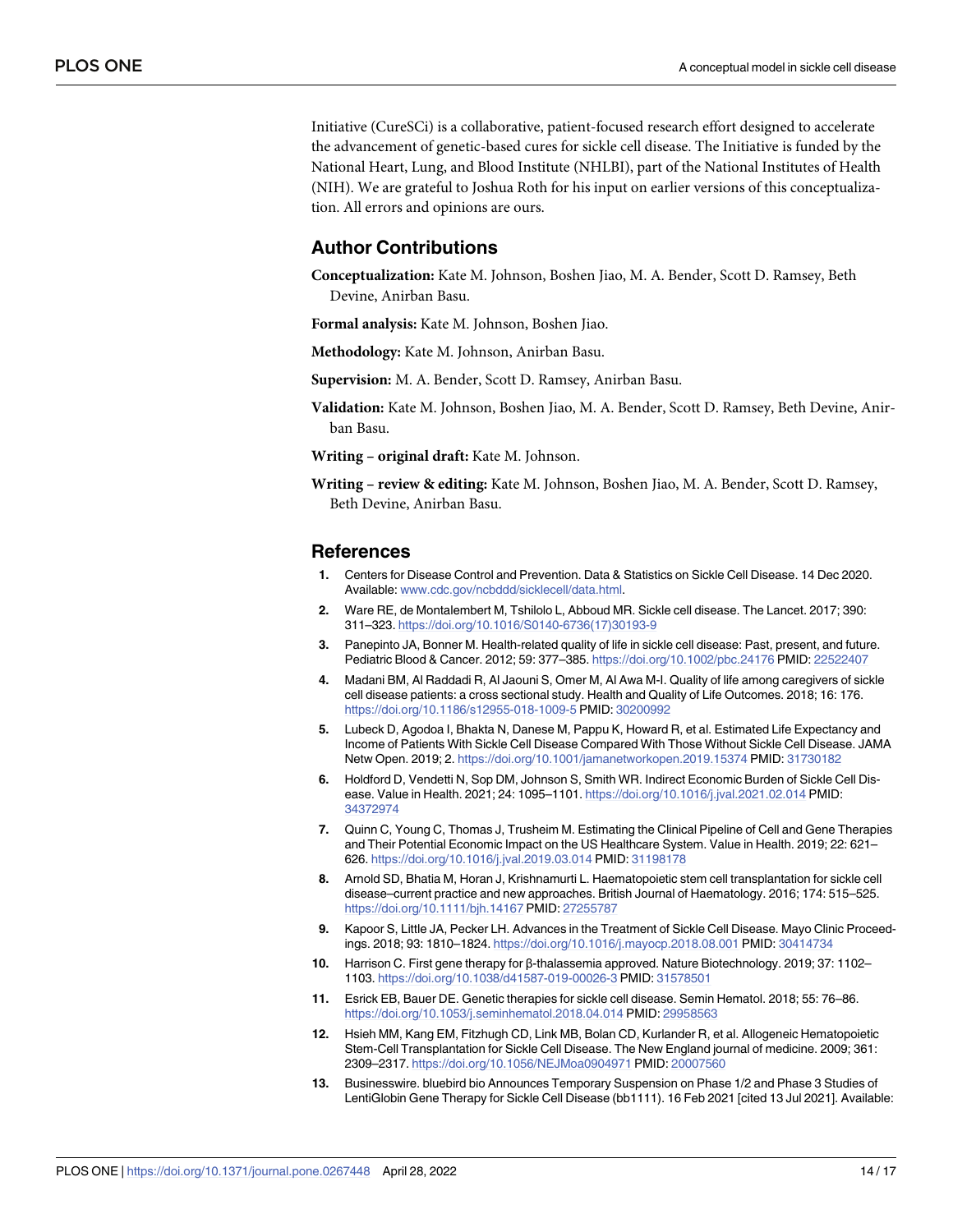[https://www.businesswire.com/news/home/20210216005442/en/bluebird-bio-Announces-Temporary-](https://www.businesswire.com/news/home/20210216005442/en/bluebird-bio-Announces-Temporary-Suspension-on-Phase-12-and-Phase-3-Studies-of-LentiGlobin-Gene-Therapy-for-Sickle-Cell-Disease-bb1111)[Suspension-on-Phase-12-and-Phase-3-Studies-of-LentiGlobin-Gene-Therapy-for-Sickle-Cell-](https://www.businesswire.com/news/home/20210216005442/en/bluebird-bio-Announces-Temporary-Suspension-on-Phase-12-and-Phase-3-Studies-of-LentiGlobin-Gene-Therapy-for-Sickle-Cell-Disease-bb1111)[Disease-bb1111.](https://www.businesswire.com/news/home/20210216005442/en/bluebird-bio-Announces-Temporary-Suspension-on-Phase-12-and-Phase-3-Studies-of-LentiGlobin-Gene-Therapy-for-Sickle-Cell-Disease-bb1111)

- <span id="page-14-0"></span>**[14](#page-10-0).** DeMartino P, Haag MB, Hersh AR, Caughey AB, Roth JA. A Budget Impact Analysis of Gene Therapy for Sickle Cell Disease: The Medicaid Perspective. JAMA Pediatrics. 2021; 175: 617–623. [https://doi.](https://doi.org/10.1001/jamapediatrics.2020.7140) [org/10.1001/jamapediatrics.2020.7140](https://doi.org/10.1001/jamapediatrics.2020.7140) PMID: [33749717](http://www.ncbi.nlm.nih.gov/pubmed/33749717)
- **[15](#page-1-0).** Barlow JF, Yang M, Teagarden JR. Are Payers Ready, Willing, and Able to Provide Access to New Durable Gene Therapies? Value in Health. 2019; 22: 642–647. [https://doi.org/10.1016/j.jval.2018.12.](https://doi.org/10.1016/j.jval.2018.12.004) [004](https://doi.org/10.1016/j.jval.2018.12.004) PMID: [31198180](http://www.ncbi.nlm.nih.gov/pubmed/31198180)
- **[16](#page-1-0).** Drummond MF, Neumann PJ, Sullivan SD, Fricke F-U, Tunis S, Dabbous O, et al. Analytic Considerations in Applying a General Economic Evaluation Reference Case to Gene Therapy. Value in Health. 2019; 22: 661–668. <https://doi.org/10.1016/j.jval.2019.03.012> PMID: [31198183](http://www.ncbi.nlm.nih.gov/pubmed/31198183)
- **[17](#page-1-0).** Roth JA, Sullivan SD, Lin VW, Bansal A, Purdum AG, Navale L, et al. Cost-effectiveness of axicabtagene ciloleucel for adult patients with relapsed or refractory large B-cell lymphoma in the United States. Journal of Medical Economics. 2018; 21: 1238–1245. <https://doi.org/10.1080/13696998.2018.1529674> PMID: [30260711](http://www.ncbi.nlm.nih.gov/pubmed/30260711)
- **[18](#page-7-0).** Spackman E, Sculpher M, Howard J, Malfroy M, Llewelyn C, Choo L, et al. Cost-effectiveness analysis of preoperative transfusion in patients with sickle cell disease using evidence from the TAPS trial. European Journal of Haematology. 2014; 92: 249. <https://doi.org/10.1111/ejh.12232> PMID: [24329965](http://www.ncbi.nlm.nih.gov/pubmed/24329965)
- **[19](#page-7-0).** Castilla-Rodrı´guez I, Cela E, Vallejo-Torres L, Valca´rcel-Nazco C, Dulı´n E, Espada M, et al. Cost-effectiveness analysis of newborn screening for sickle-cell disease in Spain. Expert Opinion on Orphan Drugs. 2016; 4: 567–575. <https://doi.org/10.1080/21678707.2016.1179572>
- **[20](#page-7-0).** Kacker S, Ness PM, Savage WJ, Frick KD, Shirey RS, King KE, et al. Cost-effectiveness of prospective red blood cell antigen matching to prevent alloimmunization among sickle cell patients. Transfusion. 2014; 54: 86–97. <https://doi.org/10.1111/trf.12250> PMID: [23692415](http://www.ncbi.nlm.nih.gov/pubmed/23692415)
- **[21](#page-2-0).** Tappenden P, Chilcott J, Brennan A, Squires H, Glynne-Jones R, Tappenden J. Using whole disease modeling to inform resource allocation decisions: economic evaluation of a clinical guideline for colorectal cancer using a single model. Value Health. 2013; 16: 542–553. [https://doi.org/10.1016/j.jval.2013.](https://doi.org/10.1016/j.jval.2013.02.012) [02.012](https://doi.org/10.1016/j.jval.2013.02.012) PMID: [23796288](http://www.ncbi.nlm.nih.gov/pubmed/23796288)
- **[22](#page-2-0).** Afzali HHA, Karnon J, Theou O, Beilby J, Cesari M, Visvanathan R. Structuring a conceptual model for cost-effectiveness analysis of frailty interventions. PLOS ONE. 2019; 14: e0222049. [https://doi.org/10.](https://doi.org/10.1371/journal.pone.0222049) [1371/journal.pone.0222049](https://doi.org/10.1371/journal.pone.0222049) PMID: [31509563](http://www.ncbi.nlm.nih.gov/pubmed/31509563)
- **[23](#page-2-0).** Ramos GFP, Kuiper S, Dompeling E, van Asselt AD, de Grauw WJ, Knottnerus JA, et al. Structuring and validating a cost-effectiveness model of primary asthma prevention amongst children. BMC Medical Research Methodology. 2011; 11: 150. <https://doi.org/10.1186/1471-2288-11-150> PMID: [22070532](http://www.ncbi.nlm.nih.gov/pubmed/22070532)
- [24](#page-11-0). Tabberer M, Gonzalez-McQuire S, Muellerova H, Briggs AH, Rutten-van Mölken MPMH, Chambers M, et al. Development of a Conceptual Model of Disease Progression for Use in Economic Modeling of Chronic Obstructive Pulmonary Disease. Med Decis Making. 2017; 37: 440–452. [https://doi.org/10.](https://doi.org/10.1177/0272989X16662009) [1177/0272989X16662009](https://doi.org/10.1177/0272989X16662009) PMID: [27486218](http://www.ncbi.nlm.nih.gov/pubmed/27486218)
- **[25](#page-2-0).** Brisson M, Edmunds WJ. Impact of Model, Methodological, and Parameter Uncertainty in the Economic Analysis of Vaccination Programs. Med Decis Making. 2006; 26: 434–446. [https://doi.org/10.1177/](https://doi.org/10.1177/0272989X06290485) [0272989X06290485](https://doi.org/10.1177/0272989X06290485) PMID: [16997923](http://www.ncbi.nlm.nih.gov/pubmed/16997923)
- **26.** Bojke L, Claxton K, Sculpher M, Palmer S. Characterizing Structural Uncertainty in Decision Analytic Models: A Review and Application of Methods. Value in Health. 2009; 12: 739–749. [https://doi.org/10.](https://doi.org/10.1111/j.1524-4733.2008.00502.x) [1111/j.1524-4733.2008.00502.x](https://doi.org/10.1111/j.1524-4733.2008.00502.x) PMID: [19508655](http://www.ncbi.nlm.nih.gov/pubmed/19508655)
- [27](#page-2-0). Frederix GWJ, van Hasselt JGC, Schellens JHM, Hövels AM, Raaijmakers JAM, Huitema ADR, et al. The Impact of Structural Uncertainty on Cost-Effectiveness Models for Adjuvant Endocrine Breast Cancer Treatments: the Need for Disease-Specific Model Standardization and Improved Guidance. PharmacoEconomics. 2014; 32: 47–61. <https://doi.org/10.1007/s40273-013-0106-x> PMID: [24263964](http://www.ncbi.nlm.nih.gov/pubmed/24263964)
- **[28](#page-3-0).** Roberts M, Russell LB, Paltiel AD, Chambers M, McEwan P, Krahn M. Conceptualizing a Model: A Report of the ISPOR-SMDM Modeling Good Research Practices Task Force–2. Med Decis Making. 2012; 32: 678–689. <https://doi.org/10.1177/0272989X12454941> PMID: [22990083](http://www.ncbi.nlm.nih.gov/pubmed/22990083)
- **[29](#page-2-0).** Afzali HHA, Karnon J. Expediting Patient Access to New Health Technologies: Role of Disease-Specific Reference Models. Value in Health. 2021; 24: 755–758. <https://doi.org/10.1016/j.jval.2020.12.013> PMID: [34119072](http://www.ncbi.nlm.nih.gov/pubmed/34119072)
- **[30](#page-3-0).** Sanders GD, Neumann PJ, Basu A, Brock DW, Feeny D, Krahn M, et al. Recommendations for Conduct, Methodological Practices, and Reporting of Cost-effectiveness Analyses: Second Panel on Cost-Effectiveness in Health and Medicine. JAMA. 2016; 316: 1093–1103. [https://doi.org/10.1001/jama.](https://doi.org/10.1001/jama.2016.12195) [2016.12195](https://doi.org/10.1001/jama.2016.12195) PMID: [27623463](http://www.ncbi.nlm.nih.gov/pubmed/27623463)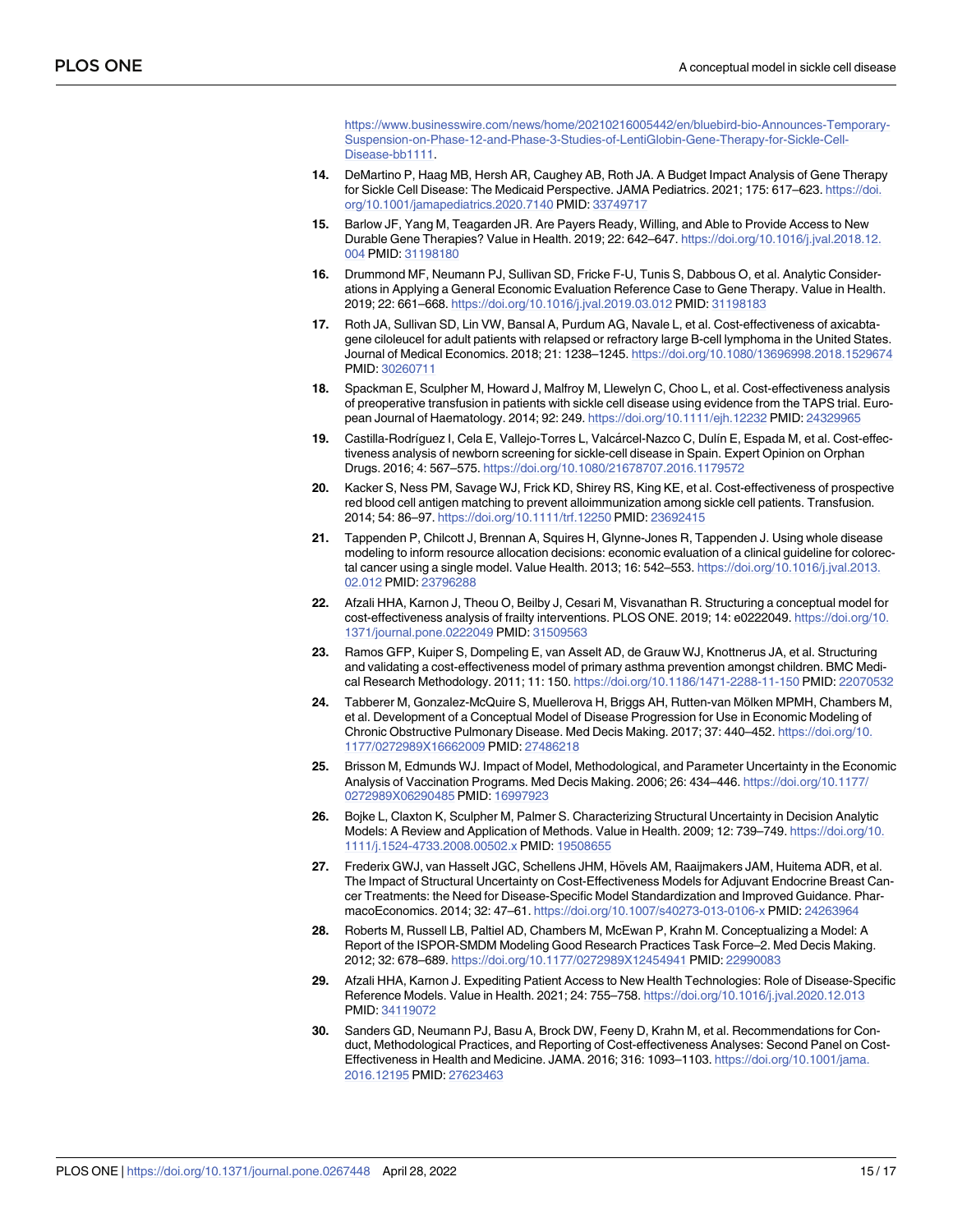- <span id="page-15-0"></span>**[31](#page-6-0).** Jiao B, Basu A, Roth J, Bender M, Rovira I, Clemons T, et al. The Use of Cost-Effectiveness Analysis in Sickle Cell Disease: A Critical Review of the Literature. Pharmacoeconomics. 2021. [https://doi.org/10.](https://doi.org/10.1007/s40273-021-01072-z) [1007/s40273-021-01072-z](https://doi.org/10.1007/s40273-021-01072-z) PMID: [34368937](http://www.ncbi.nlm.nih.gov/pubmed/34368937)
- **[32](#page-3-0).** Husbands S, Jowett S, Barton P, Coast J. How Qualitative Methods Can be Used to Inform Model Development. PharmacoEconomics. 2017; 35: 607–612. <https://doi.org/10.1007/s40273-017-0499-z> PMID: [28321640](http://www.ncbi.nlm.nih.gov/pubmed/28321640)
- **[33](#page-3-0).** Squires H, Chilcott J, Akehurst R, Burr J, Kelly MP. A Framework for Developing the Structure of Public Health Economic Models. Value in Health. 2016; 19: 588–601. [https://doi.org/10.1016/j.jval.2016.02.](https://doi.org/10.1016/j.jval.2016.02.011) [011](https://doi.org/10.1016/j.jval.2016.02.011) PMID: [27565276](http://www.ncbi.nlm.nih.gov/pubmed/27565276)
- **[34](#page-4-0).** Reeves S, Garcia E, Kleyn M, Housey M, Stottlemyer R, Lyon-Callo S, et al. Identifying sickle cell disease cases using administrative claims. Acad Pediatr. 2014; 14: S61–67. [https://doi.org/10.1016/j.](https://doi.org/10.1016/j.acap.2014.02.008) [acap.2014.02.008](https://doi.org/10.1016/j.acap.2014.02.008) PMID: [24882379](http://www.ncbi.nlm.nih.gov/pubmed/24882379)
- **[35](#page-5-0).** Hankins JS, Estepp JH, Hodges JR, Villavicencio MA, Robison LL, Weiss MJ, et al. Sickle Cell Clinical Research and Intervention Program (SCCRIP): A lifespan cohort study for sickle cell disease progression from the pediatric stage into adulthood. Pediatr Blood Cancer. 2018; 65: e27228. [https://doi.org/10.](https://doi.org/10.1002/pbc.27228) [1002/pbc.27228](https://doi.org/10.1002/pbc.27228) PMID: [29797644](http://www.ncbi.nlm.nih.gov/pubmed/29797644)
- **[36](#page-5-0).** Varni J. The PedsQL TM—Measurement Model for the Pediatric Quality of Life inventory. [cited 19 Aug 2021]. Available: [https://www.pedsql.org/.](https://www.pedsql.org/)
- **[37](#page-5-0).** Jiao B, Hankins JS, Devine B, Barton M, Bender MA, Basu A. Mapping and validation of generic PedsQL scores to utility values for individuals with sickle cell disease. Quality of Life Research. 2021.
- **[38](#page-6-0).** Jiao B, Basu A, Ramsey S, Roth J, Bender MA, Quach D, et al. Health State Utilities for Sickle Cell Disease: A Catalog Prepared From a Systematic Review. Value in Health. 2021;0. [https://doi.org/10.1016/](https://doi.org/10.1016/j.jval.2021.08.002) [j.jval.2021.08.002](https://doi.org/10.1016/j.jval.2021.08.002) PMID: [35094801](http://www.ncbi.nlm.nih.gov/pubmed/35094801)
- **[39](#page-5-0).** Basu A. Estimating Costs and Valuations of Non-Health Benefits in Cost-Effectiveness Analysis. 2nd ed. Cost-Effectiveness in Health and Medicine. 2nd ed. New York: Oxford University Press; 2016. [https://doi.org/10.1093/acprof:oso/9780190492939.003.0008](https://doi.org/10.1093/acprof%3Aoso/9780190492939.003.0008)
- **[40](#page-5-0).** Jiao Bohsen, Basu Anirban. Associating Health-Related Quality of Life with Time Use in the United States to Inform Productivity and Time Costs Calculation in Cost-Effectiveness Analysis. In Prep.
- **[41](#page-6-0).** Jiao B, Basu A. Catalog of Age- and Medical Condition—Specific Healthcare Costs in the United States to Inform Future Costs Calculations in Cost-Effectiveness Analysis. Value in Health. 2021; 24: 957– 965. <https://doi.org/10.1016/j.jval.2021.03.006> PMID: [34243839](http://www.ncbi.nlm.nih.gov/pubmed/34243839)
- **[42](#page-6-0).** Baldwin Zach, Jiao Boshen, Basu Anirban, Roth Josh, Bender M.A., Zizi Elsisi, et al. Medical and Non-Medical Costs of Sickle Cell Disease and Treatments: A Systematic Review and Landscape Analysis. PharmacoEconomics–Open.
- **[43](#page-6-0).** Walters M, Sullivan K, Bernaudin F, Souillet G, Vannier J, Johnson F, et al. Neurologic complications after allogeneic marrow transplantation for sickle cell anemia [see comments]. Blood. 1995; 85: 879– 884. <https://doi.org/10.1182/blood.V85.4.879.bloodjournal854879> PMID: [7849310](http://www.ncbi.nlm.nih.gov/pubmed/7849310)
- **[44](#page-7-0).** Bryan S, Dormandy E, Roberts T, Ades A, Barton P, Juarez-Garcia A, et al. Screening for sickle cell and thalassaemia in primary care: a cost-effectiveness study. Br J Gen Pract. 2011; 61: e620–e627. <https://doi.org/10.3399/bjgp11X601325> PMID: [22152833](http://www.ncbi.nlm.nih.gov/pubmed/22152833)
- **45.** Kacker S, Ness PM, Savage WJ, Frick KD, Shirey RS, King KE, et al. Economic Evaluation of a Hypothetical Screening Assay for Alloimmunization Risk Among Transfused Patients with Sickle Cell Disease. Transfusion. 2014; 54: 2034–2044. <https://doi.org/10.1111/trf.12585> PMID: [24571485](http://www.ncbi.nlm.nih.gov/pubmed/24571485)
- **46.** Kuznik A, Habib AG, Munube D, Lamorde M. Newborn screening and prophylactic interventions for sickle cell disease in 47 countries in sub-Saharan Africa: a cost-effectiveness analysis. BMC Health Serv Res. 2016; 16: 304. <https://doi.org/10.1186/s12913-016-1572-6> PMID: [27461265](http://www.ncbi.nlm.nih.gov/pubmed/27461265)
- **[47](#page-7-0).** McLeod C, Fleeman N, Kirkham J, Bagust A, Boland A, Chu P, et al. Deferasirox for the treatment of iron overload associated with regular blood transfusions (transfusional hemosiderosis) in patients suffering with chronic anaemia: a systematic review and economic evaluation. Health Technology Assessment. 2009; 13: 1–144. <https://doi.org/10.3310/hta13010> PMID: [19068191](http://www.ncbi.nlm.nih.gov/pubmed/19068191)
- **[48](#page-7-0).** Cherry MG, Greenhalgh J, Osipenko L, Venkatachalam M, Boland A, Dundar Y, et al. The clinical effectiveness and cost-effectiveness of primary stroke prevention in children with sickle cell disease: a systematic review and economic evaluation. NIHR Health Technology Assessment programme: Executive Summaries. NIHR Journals Library; 2012. Available: <https://www.ncbi.nlm.nih.gov/books/NBK114363/> .
- **[49](#page-7-0).** Bradt P, Spackman E, Synnott P, Chapman R, Beinfeld M, Rind D, et al. Crizanlizumab, Voxelotor, and L-Glutamine for Sickle Cell Disease: Effectiveness and Value. Institute for Clinical and Economic Review. 2020. Available: <https://icer-review.org/material/sickle-cell-disease-draft-evidence-report/>.